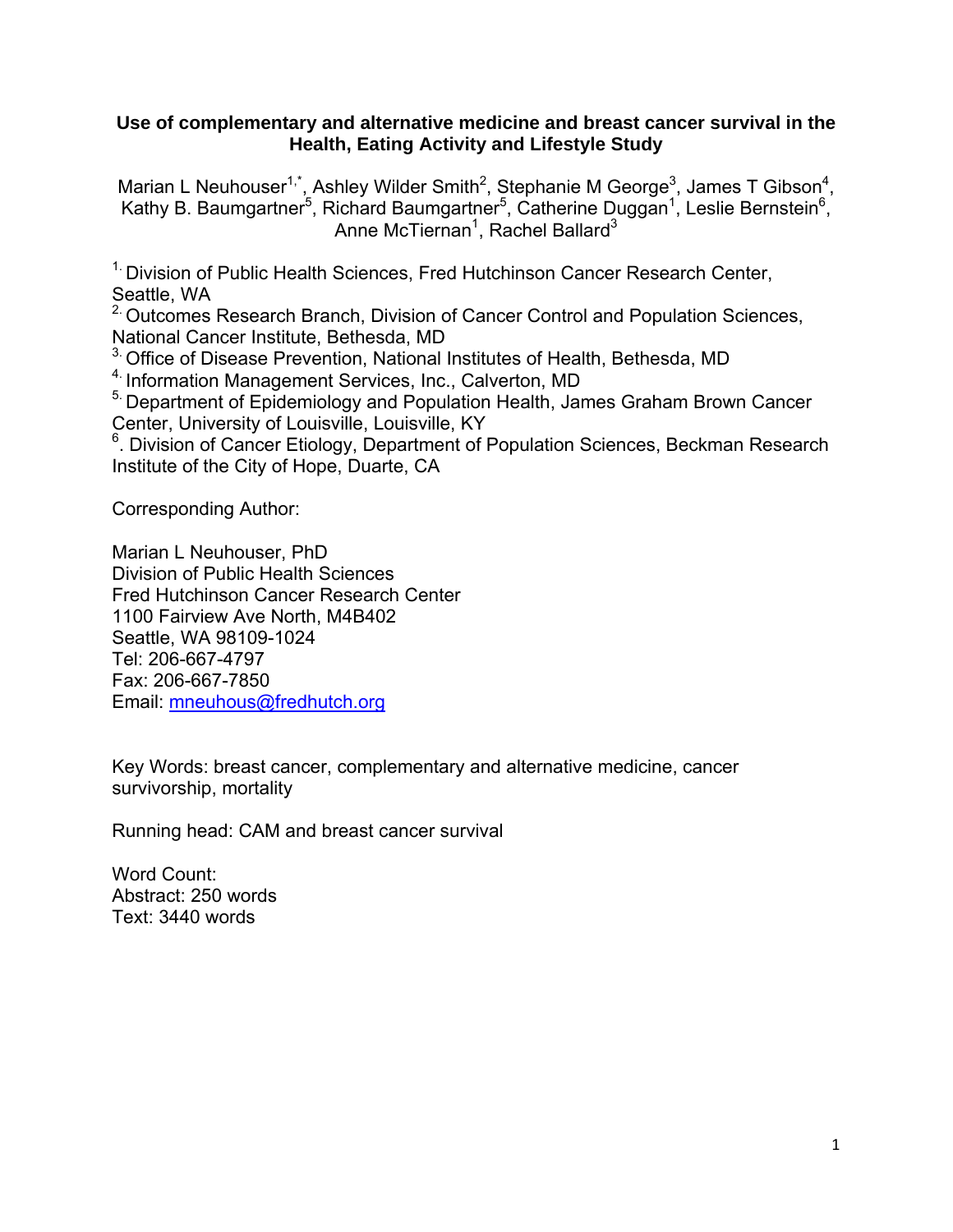# **Abstract**

**Purpose.** Use of complementary and alternative medicine (CAM) is common among breast cancer patients, but less is known about whether CAM influences breast cancer survival.

**Methods.** Health Eating, Activity and Lifestyle (HEAL) Study participants (n=707) were diagnosed with stage I-IIIA breast cancer. Participants completed a 30-month postdiagnosis interview including questions on CAM use (natural products such as dietary and botanical supplements, alternative health practices and alternative medical systems), weight, physical activity and co-morbidities. Outcomes were breast cancerspecific and total mortality, which were ascertained from the Surveillance Epidemiology and End Results registries in Western Washington, Los Angeles County and New Mexico. Cox proportional hazards regression models were fit to data to estimate hazard ratios (HR) and 95% confidence intervals (CI) for mortality. Models were adjusted for potential confounding by sociodemographic, health and cancer-related factors.

**Results.** Among 707 participants, 70 breast cancer-specific deaths and 149 total deaths were reported. 60.2% of participants reported CAM use post-diagnosis. The most common CAM was natural products (51%) including plant-based estrogenic supplements (42%). Manipulative and body-based practices and alternative medical systems were used by 27% and 13% of participants, respectively. No associations were observed between CAM use and breast cancer-specific (HR=1.04, 95% CI 0.61-1.76) or total mortality (HR=0.91, 95% CI 0.63-1.29).

**Conclusion.** CAM use was not associated with breast cancer-specific mortality or total mortality. Randomized controlled trials may be needed to definitively test whether there is harm or benefit from the types of CAM assessed in HEAL in relation to mortality outcomes in breast cancer survivors.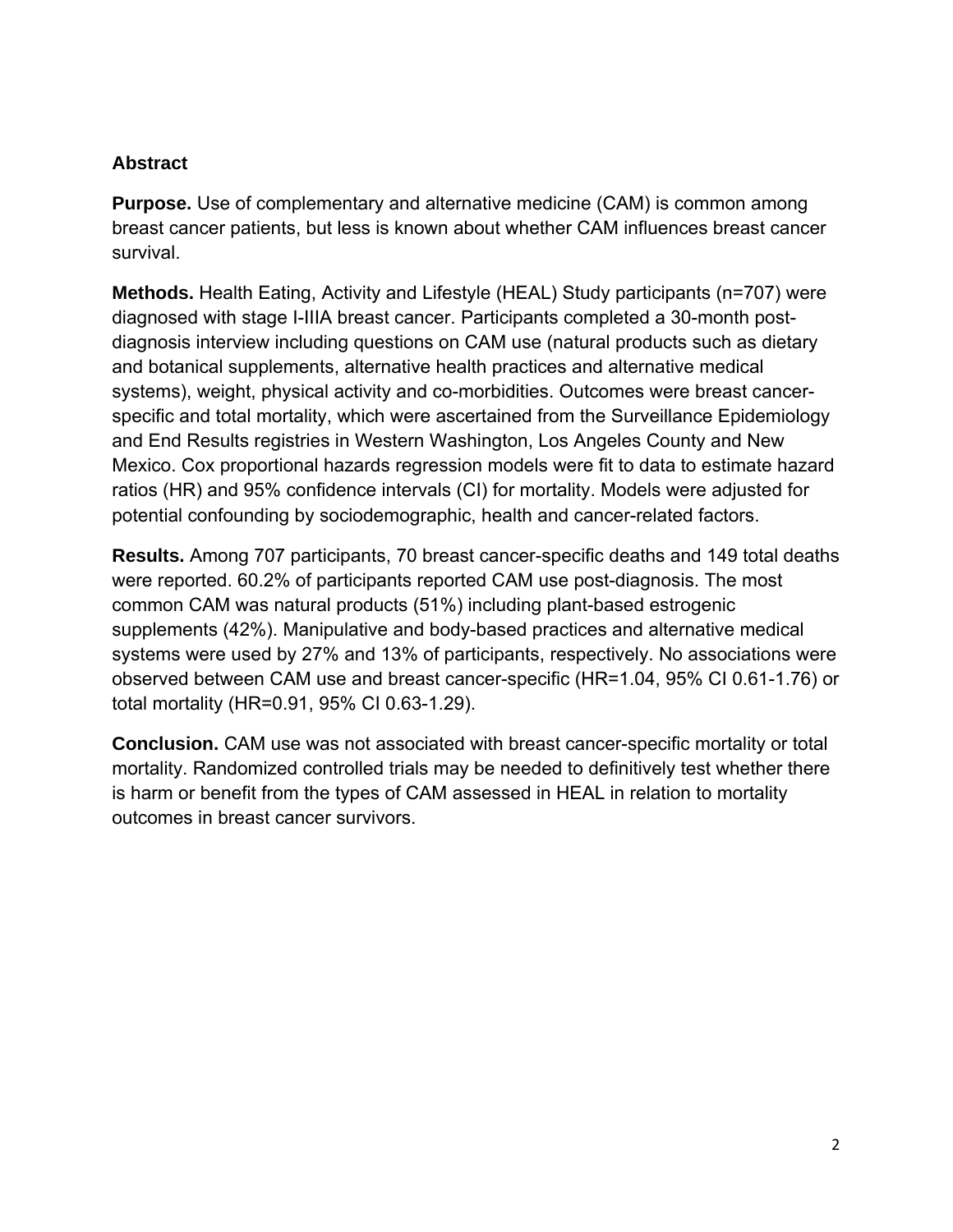## **Introduction**

 Over 230,000 women are diagnosed with breast cancer annually in the United States [1]. Many of these patients are eager to make lifestyle changes to improve their overall health and to increase the probability of long-term survival [2-5]. One common health/lifestyle behavior adopted by breast cancer patients is the use of complementary and alternative medicine (CAM) both during and after cancer treatment [6]. At the time of our study, the National Institutes of Health (NIH) National Center for Complementary and Alternative Medicine (NCAAM) (now called the National Center for Complementary and Integrative Health) (http://nccih.nih.gov) defined CAM as those practices or products that are typically "outside" of conventional or mainstream medical practice. The NIH definition included several broad categories of CAM such as natural products (dietary supplements, herbals and other botanical products), mind-body medicine (e.g., meditation, hypnosis, guided imagery), movement therapies, manipulative/body therapies (e.g., spinal manipulations, massage therapies, yoga) and energy practices (e.g., qi gong). Previous studies have reported that 50-75% of breast cancer patients use at least one form of CAM after diagnosis [7-10], with many patients attributing their overall good health, improved symptom management and well-being to use of CAM [11,12].

Several reports have described patterns of CAM use among breast cancer patients, particularly use of natural products and specific dietary supplements [6,9,12- 14]. However, few data exist on associations of CAM treatments with breast cancer survival. This is an important gap in the literature given the high prevalence of use and the strong belief by many patients that CAM improves their health [9,12]. However, it is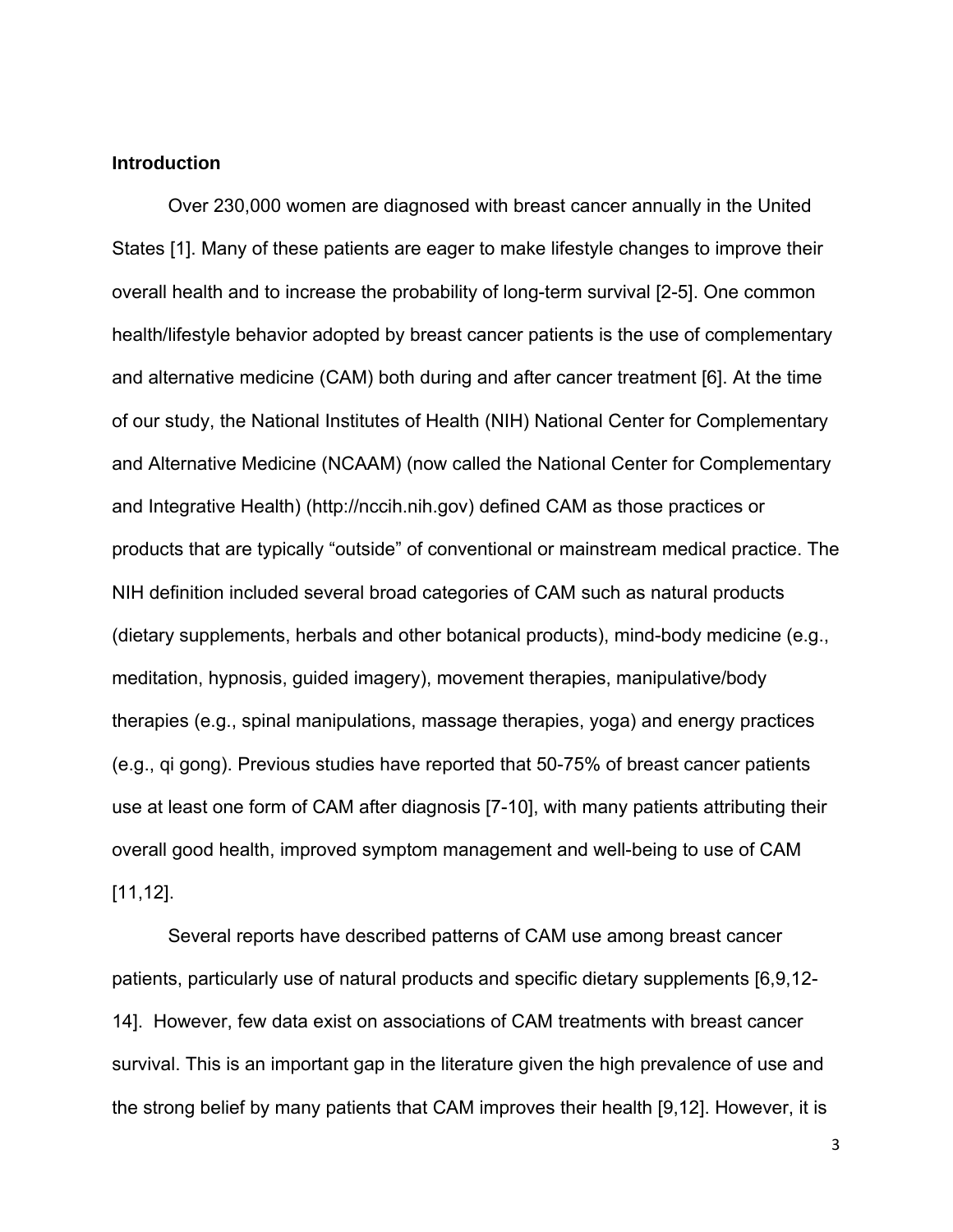unknown whether CAM treatments have either positive or negative influences on prognosis, either through direct effects on the tumor biology, or indirect effects on patient response to treatment. For example, some botanical supplements have estrogenic effects [15,16], which may either raise or lower serum hormone concentrations, potentially affecting the growth of hormone sensitive estrogen receptor positive tumors. The primary objective of this study was to investigate associations of CAM use with breast cancer-specific mortality and total mortality in a cohort of breast cancer survivors.

### **Materials and Methods**

The Health, Eating, Activity and Lifestyle (HEAL) study is a multicenter, multiethnic prospective cohort study of 1,183 breast cancer patients designed to determine whether weight, physical activity, diet, sex hormones, and other exposures influence breast cancer prognosis and survival. Details of the study design and procedures have been previously published [17]. Briefly, we utilized the National Cancer Institute's Surveillance, Epidemiology, End Results (SEER) registries in New Mexico, Los Angeles County (CA), and Western Washington State to ascertain and recruit English speaking women diagnosed with *in situ* to Stage IIIA breast cancer. In New Mexico, we recruited 615 women aged 18 years or older diagnosed between July 1996 and March 1999 and living in Bernalillo, Santa Fe, Sandoval, Valencia, or Taos Counties. In Western Washington State, we recruited 202 women between the ages of 40 and 64 years diagnosed between September 1997 and September 1998 and living in King, Pierce, or Snohomish Counties. In Los Angeles County, we recruited 366 African-American women who had previously participated in one of two cancer case-control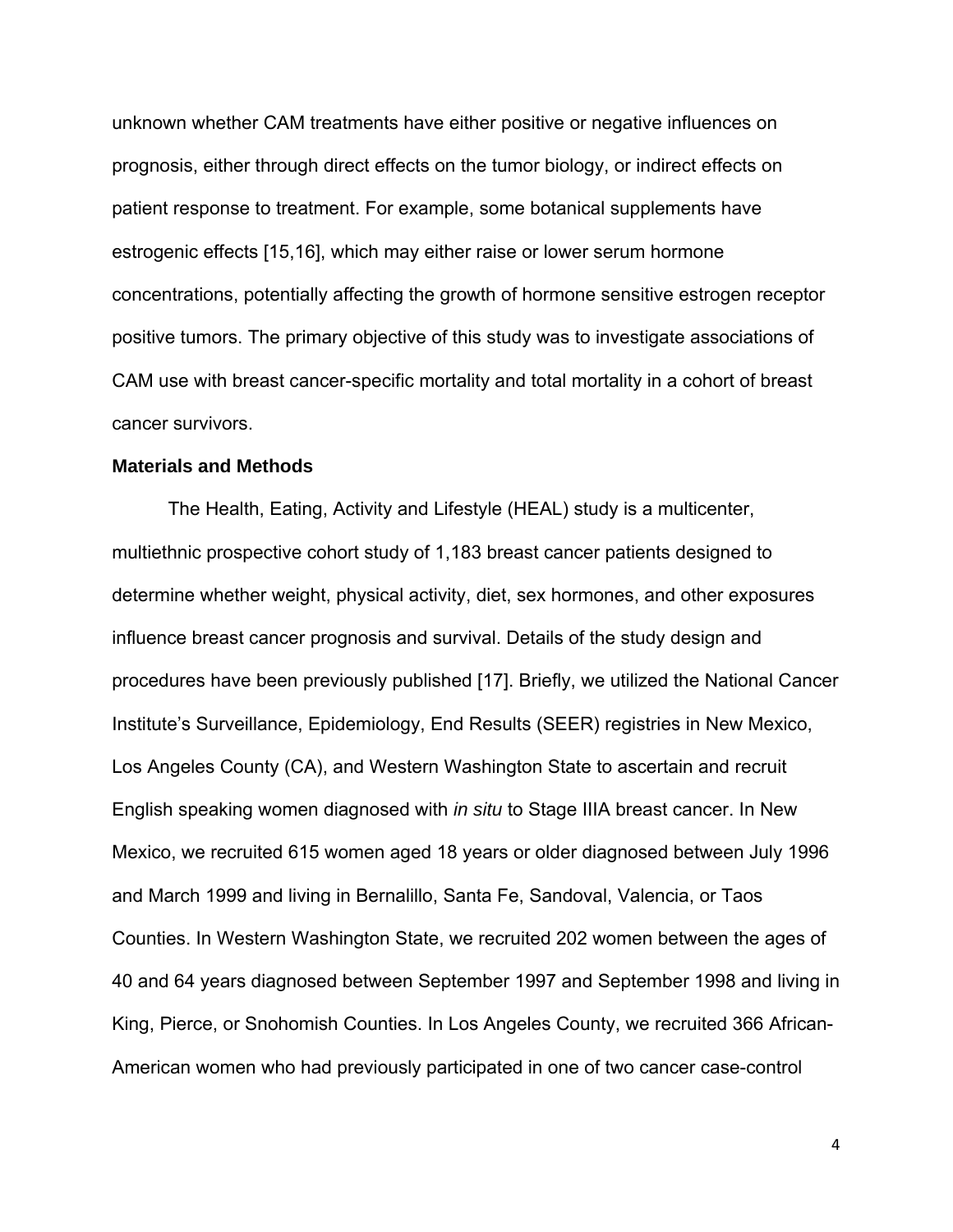studies. These women were diagnosed with breast cancer between May 1995 and May 1998 and were aged 35 to 64 years at diagnosis. Written informed consent was obtained from all participants at each study site. All HEAL procedures were approved by the institutional review boards of the participating centers (Fred Hutchinson Cancer Research Center, University of Southern California, University of New Mexico, City of Hope and University of Louisville) in accord with an assurance filed with and approved by the U.S. Department of Health and Human Services [17].

HEAL participants completed extensive questionnaires and health assessments within their first year after diagnosis (on average 7.5 months post-diagnosis). Information on health habits, medical history, history of breast disease, and reproductive history were collected via in-person interviews and self-administered questionnaires. Approximately 24 months later (within the third year after diagnosis and on average 31.5 months post-diagnosis; hereafter called the 30-month post-diagnosis assessment), clinic or in-home visits were conducted to measure height and weight and to collect selfreported data on physical activity, diet, dietary supplements (including herbal and botanical products), complementary and alternative medicine practices and use of alternative providers, and alcohol and tobacco use. Of the 1,183 eligible women, 239 (20.2%) women did not complete the 30-month assessment due to death (n=44), illness (n=2), refusal (n=105), relocation (n=16), or loss to follow-up (n=72). Of the remaining 944 participants, we excluded women with: (1) an initial breast cancer diagnosis of *in situ* disease (n=206) given their low risk of mortality [18]; (2) missing data on use of any complementary or alternative medicine (n=18); (3) an unknown date for subsequent breast cancer outcome or interview (n=5); or (4) a recurrence, second primary breast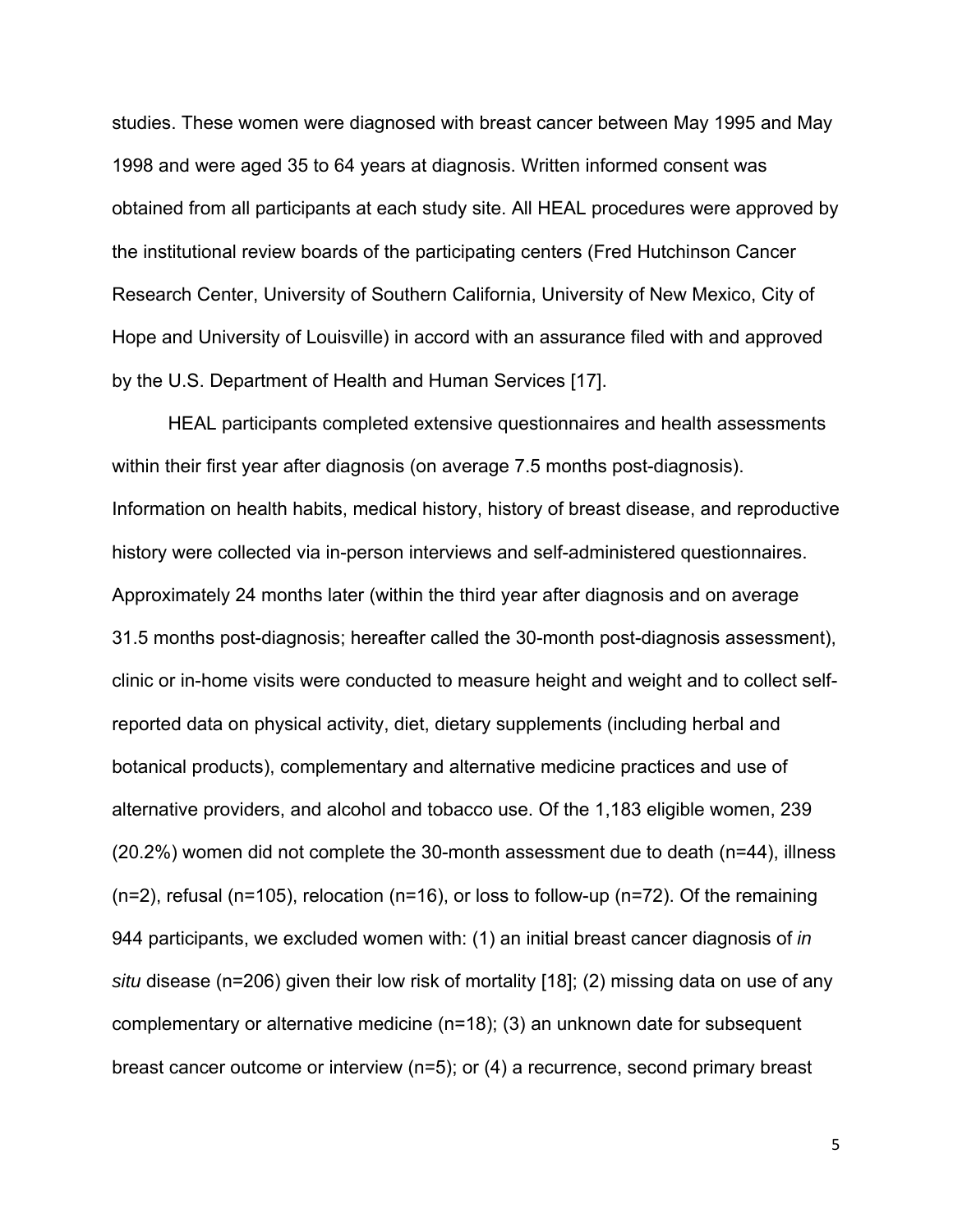cancer or death prior to the 30-month assessment (n=27). The final sample included 706 women who had an initial diagnosis of stage I to IIIA breast cancer and who completed the 30-month post-diagnosis assessment.

#### **Exposure Assessment for Complementary and Alternative Medicine (CAM)**

Four categories of CAM were defined as follows: (1) *mind and body medicine* (e.g., meditation, yoga, acupuncture, guided imagery, qi gong); (2) *manipulative and body-based practices* (e.g., spinal manipulation, massage therapy, chiropractic medicine); (3) *alternative systems* (e.g., traditional Chinese medicine, Native American healing systems, Reiki, homeopathic medicine, Ayurveda) and (4) *natural products* (e.g., herbal supplements, botanical supplements, single supplements and combinations of vitamins or minerals). Data for the first three categories (mind-body medicine, manipulative and body-based practices and alternative systems) were obtained from the following question on the 30-month assessment: "Have you sought out any type of complementary care?" If yes, 12 specific binary (yes/no) options were provided: hydrotherapy, herbal therapy, naturopathy, Chinese medicine, shiatsu, Ayurveda, homeopathy, acupuncture, acupressure, spiritual healing (new age) and prayer. In addition to this closed-ended response list, participants were permitted to list up to three additional types of complementary care or health practices (excluding natural products) as open-ended text fields. We recoded these responses into the three categories (mind-body; manipulative and body-based; and alternative systems). For example, meditation was re-coded in the "mind-body" category.

To create the CAM category for natural product use, we used the responses from a question that asked participants whether they had used dietary supplements, herbal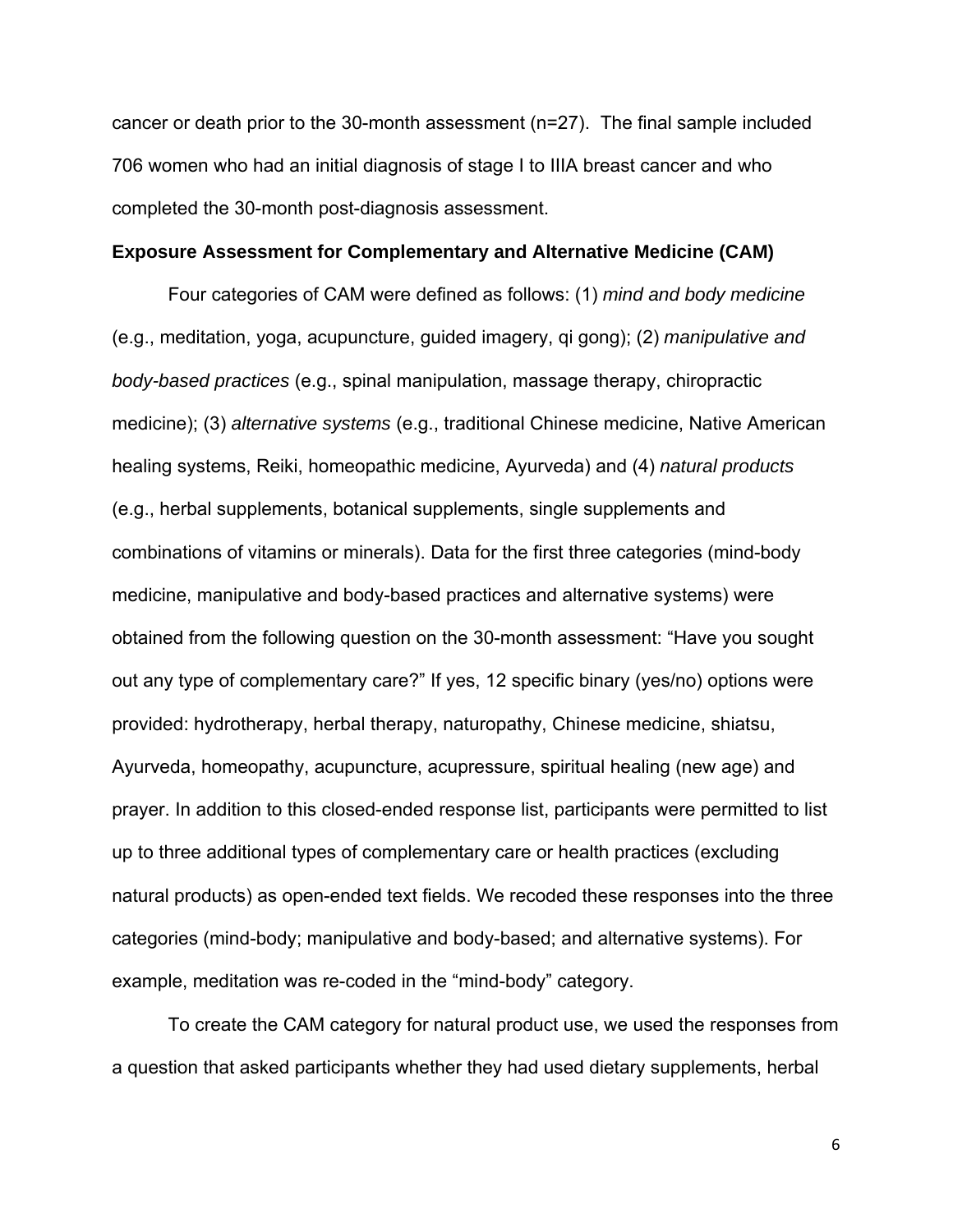and alternative remedies since the diagnosis. For dietary supplements, the following 12 response categories were provided as yes/no responses: multivitamins, vitamin A, vitamin C, vitamin D, vitamin E, beta-carotene, melatonin, co-enzyme Q, alpha-lipoic acid, calcium, DHEA and fiber. For herbal or alternative remedies, 34 specific response options (yes/no) were provided (e.g., bee pollen, black cohosh, blue cohosh, ginseng, shark cartilage). Open-ended text fields for other herbal and alternative remedies were permitted. All text fields (n=454 vitamins and minerals and n= 80 herbals and botanicals) were recoded into the variable "natural products." Text fields where the response was unintelligible, not an alternative medicine (e.g., "Ensure®", culinary spices such as cayenne pepper) or without sufficiently detailed information ("an alternative therapy") were not counted as natural products and not included in these analyses. Although a large number of natural products were reported by HEAL participants, there were too few reports of any one particular type of product (e.g., cat's claw, blue cohosh) to warrant the creation of single product variables, with the exception of botanical supplements with estrogenic properties, a subclass of natural products, which we had previously defined [19,20]. Estrogenic supplements were those with any reported estrogenic activity as documented in the Physician's Desk Reference for Herbal Medicines (PDR-H) [21], Herb-Drug Interactions in Oncology [22] and the Natural Medicines Comprehensive Database (NMCD) [23].

### **Outcomes Ascertainment**

To obtain the breast-cancer specific mortality and total mortality outcomes, women were followed for vital status from the 30-month post-diagnosis assessment until December 31, 2010 using data collected by the SEER registries and supplemented by abstracted medical records. Causes of death were classified using the *International*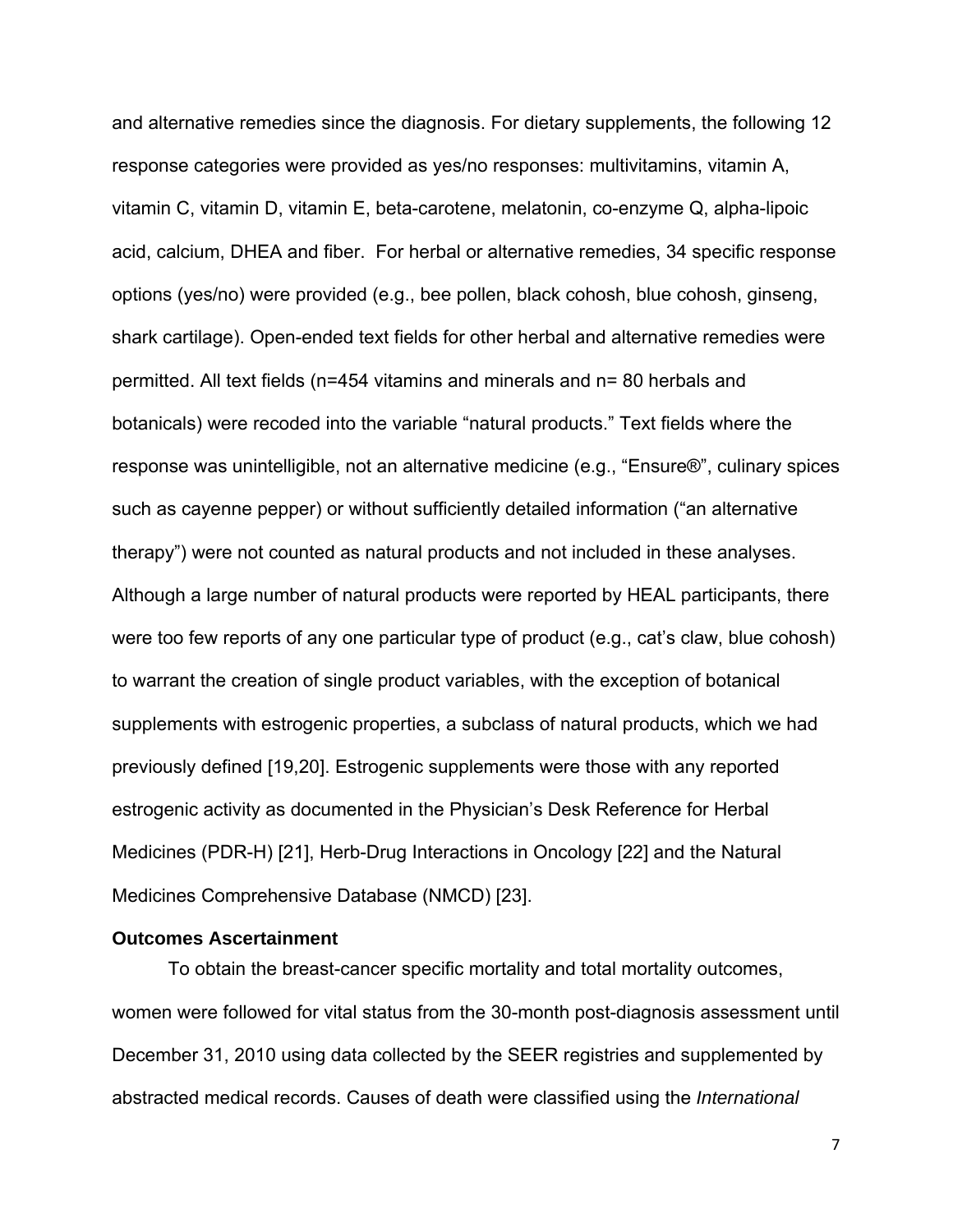*Classification of Diseases, 10<sup>th</sup> Revision* (ICD-10) codes. The time frame for overall mortality and breast-cancer specific mortality was initiated on the date of the 30-month post-diagnosis assessment and ended on the date of death. All non-deceased participants were censored on December 31, 2010.

### **Statistical Analyses**

Descriptive statistics were used to characterize the study sample. Cox proportional hazards models were fit to the data using age as the underlying time metric. We estimated hazard ratios (HR) and their 95% confidence intervals (CI) for death from any cause and death from breast cancer that was associated with: (1) any CAM use combining all four CAM categories; (e.g., mind and body medicine, manipulative and body-based practices, alternative systems and natural products); (2) use of any natural products since it was the most common type of CAM; and (3) use of botanical-based estrogenic supplements since these products composed 80% of the natural product category and their use may have biological relevance for survival after a diagnosis of an estrogen-receptive positive tumor. There were too few instances of alternative systems or providers to assess as single exposure categories. Unadjusted models were analyzed along with models that included the following *a priori* covariates associated with breast cancer outcomes in HEAL [24-26] : breast cancer treatment (surgery, chemotherapy, radiation), stage at diagnosis (localized, regional, distant), reported use of tamoxifen (yes, no) at the 30-month interview, the Charlson co-morbidity score [27], body mass index (BMI) at 30-months post-diagnosis [computed as weight(kg)/height(m)<sup>2</sup> and categorized into underweight (BMI<18.5), normal weight (BMI 18.5-24.9), overweight (BMI 25.0-29.9 and obese BMI > 30.0)], 30-month assessment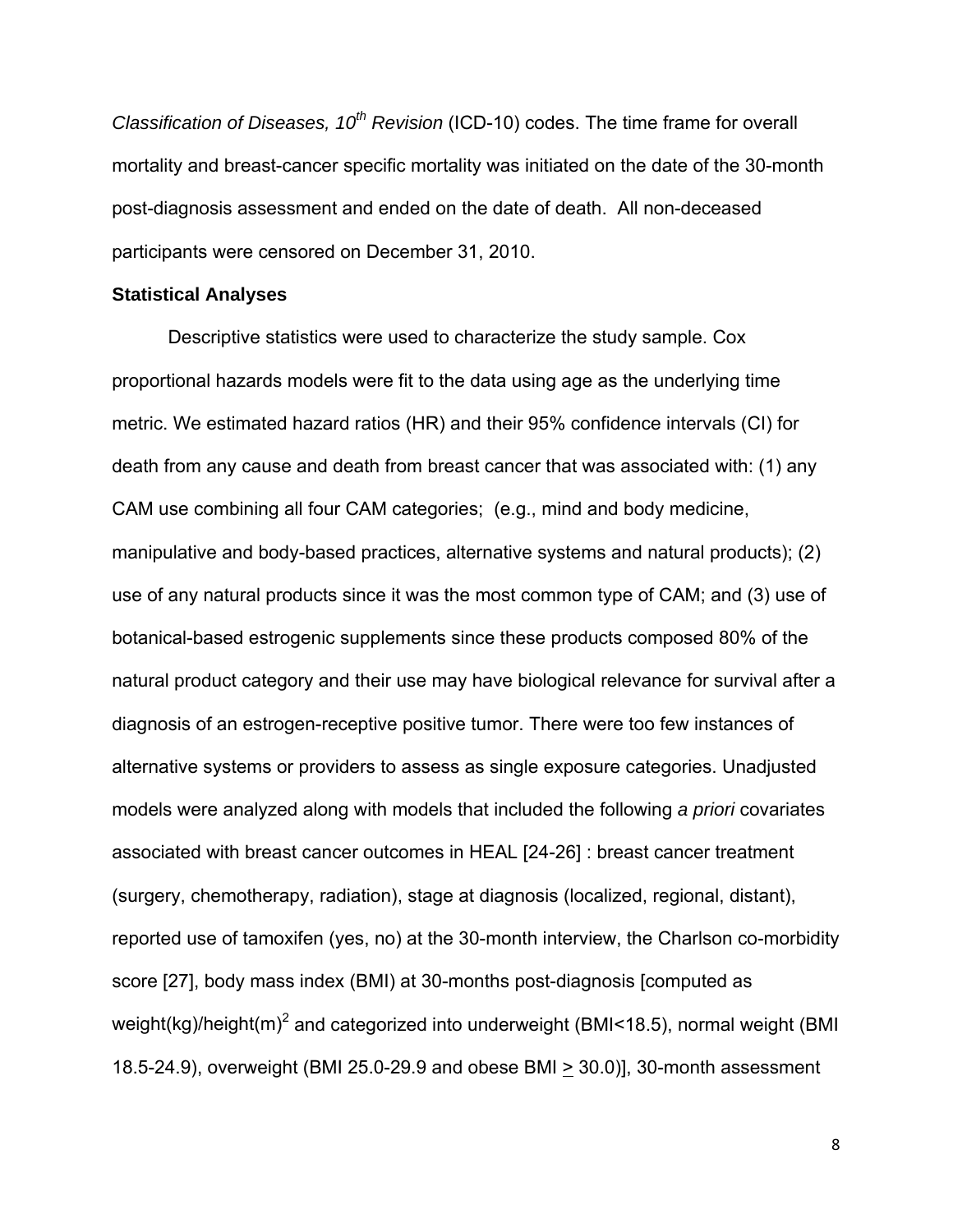of physical activity (mean MET-hours per week of sport and recreational exercise activity) and race/ethnicity. Since age was the time metric in the Cox models, it was not included as an additional covariate. All statistical tests were two sided and the significance level was set at α=0.05. The Statistical Analysis Software (SAS version 9.2, SAS Institute, Cary, NC) was used for all analyses.

### **RESULTS**

The average age of HEAL Study participants at the time of the 30-month postdiagnosis assessment was 57.4 years (Table 1). Slightly over one third (34.7%) of women were normal weight (BMI 18.5-24.9 kg/m<sup>2</sup>) and 28.0% and 28.7% were overweight (BMI=25.0-29.9 kg/m<sup>2</sup>) or obese (BMI  $\geq$  30.0 kg/m<sup>2</sup>), respectively. Most participants (71.0%) had been diagnosed with localized disease (Stage I-II) and slightly over half (51.3%) reported tamoxifen use (aromatase inhibitors were not in clinical use at study onset). Approximately 60% of HEAL participants reported at least one type of CAM use since their breast cancer diagnosis (Table 2). The most commonly reported type of CAM, natural products, was used by 51% of participants who were CAM users. Manipulative and body-based practices, such as massage therapy and hydrotherapy were used by 27% of participants while mind-body therapies were used by only 4% of participants. Alternative medical systems such as naturopathy, Chinese medicine, Ayurveda and homeopathy were used by 13% of participants.

 No associations were observed between CAM use or subtypes of CAM use and either breast cancer-specific mortality or total mortality (Table 3). The multivariate adjusted hazard ratios for any CAM use versus no use were 1.04 (95% CI 0.61-1.76) and 0.91 (95% CI 0.63-1.29) for breast cancer-specific and total mortality, respectively.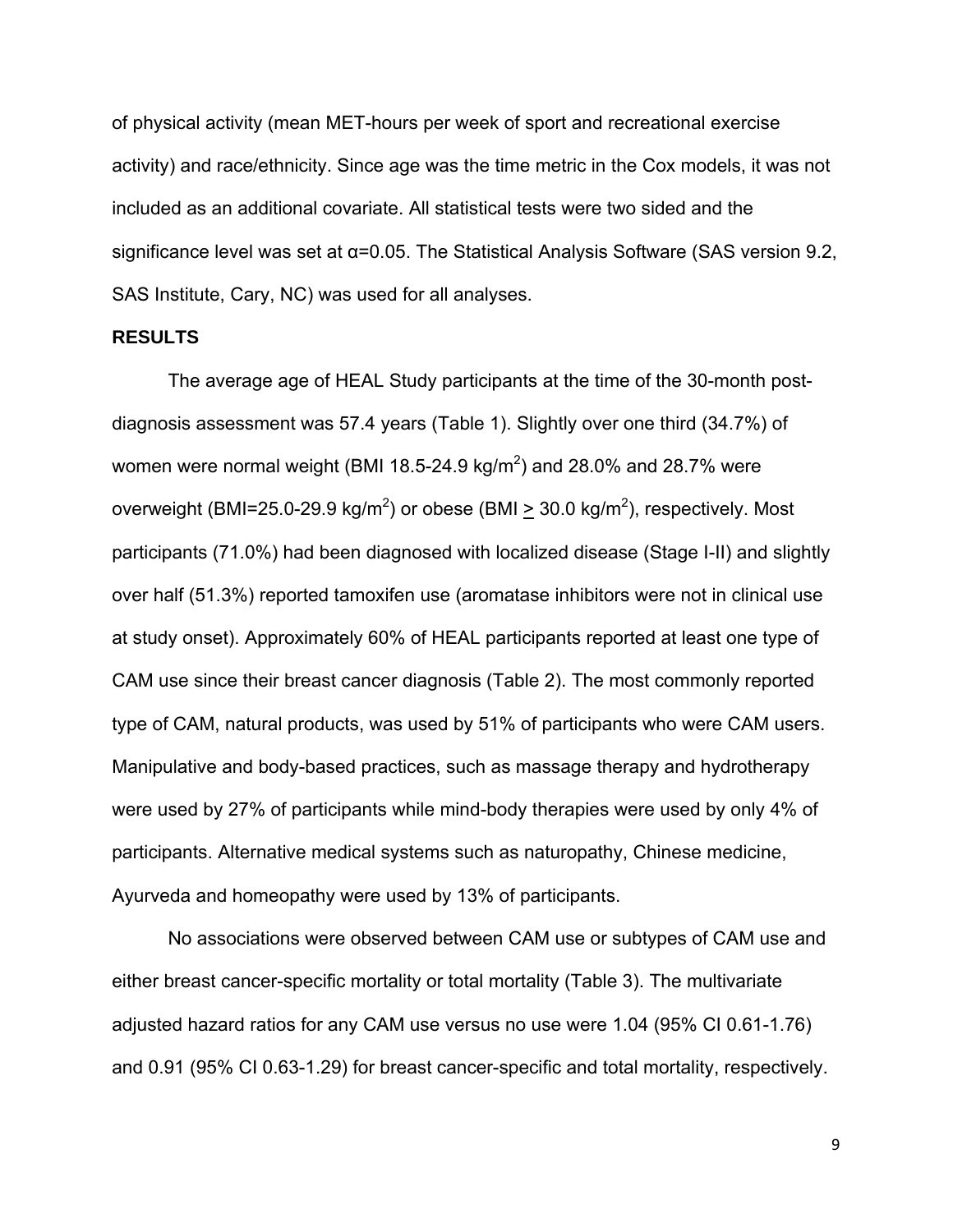We also found no association of natural product use (vs. no natural product use) with either breast cancer-specific mortality (HR=1.15, 95% CI 0.69-1.94) or total mortality (HR=0.95 95% CI 0.67-1.35) (Table 4). Use of botanically-based estrogenic supplements vs. no use of these supplements was not associated with either breast cancer-specific mortality (HR =0.96, 95% CI 0.58-1.59) or total mortality (HR=0.84, 95% CI 0.57-1.23). In additional analyses, stratified by tumor hormone receptor status (ER+/ER-), results did not differ and were uniformly null (data not shown).

## **DISCUSSION**

In this cohort of breast cancer survivors, the use of complementary and alternative medicine was common, particularly the use of natural products. This finding of common usage is consistent with previous reports and confirms the widespread practice of CAM use by breast cancer patients [28-30]. Our principal finding was that overall CAM, natural products and botanically-based estrogenic supplements were not associated with breast cancer-specific or total mortality. Although used by many patients, CAM use remains controversial in the oncology community [31]. One end of the clinical advice spectrum supports a view that patients should not use any CAM, particularly natural products. This view is based on a concern that such products will either interfere with medical treatments or fuel residual hormone-sensitive tumors in the case of products with weak estrogenicity [32]. Other clinical views support the use of many CAM modalities by their patients [10]. However, no consensus statement has been formulated to date, due in part to a weak evidence base. A 2014 systematic review was conducted to inform clinical practice guidelines for use of integrative therapies for breast cancer patients [33]. An expert panel examined the strength of the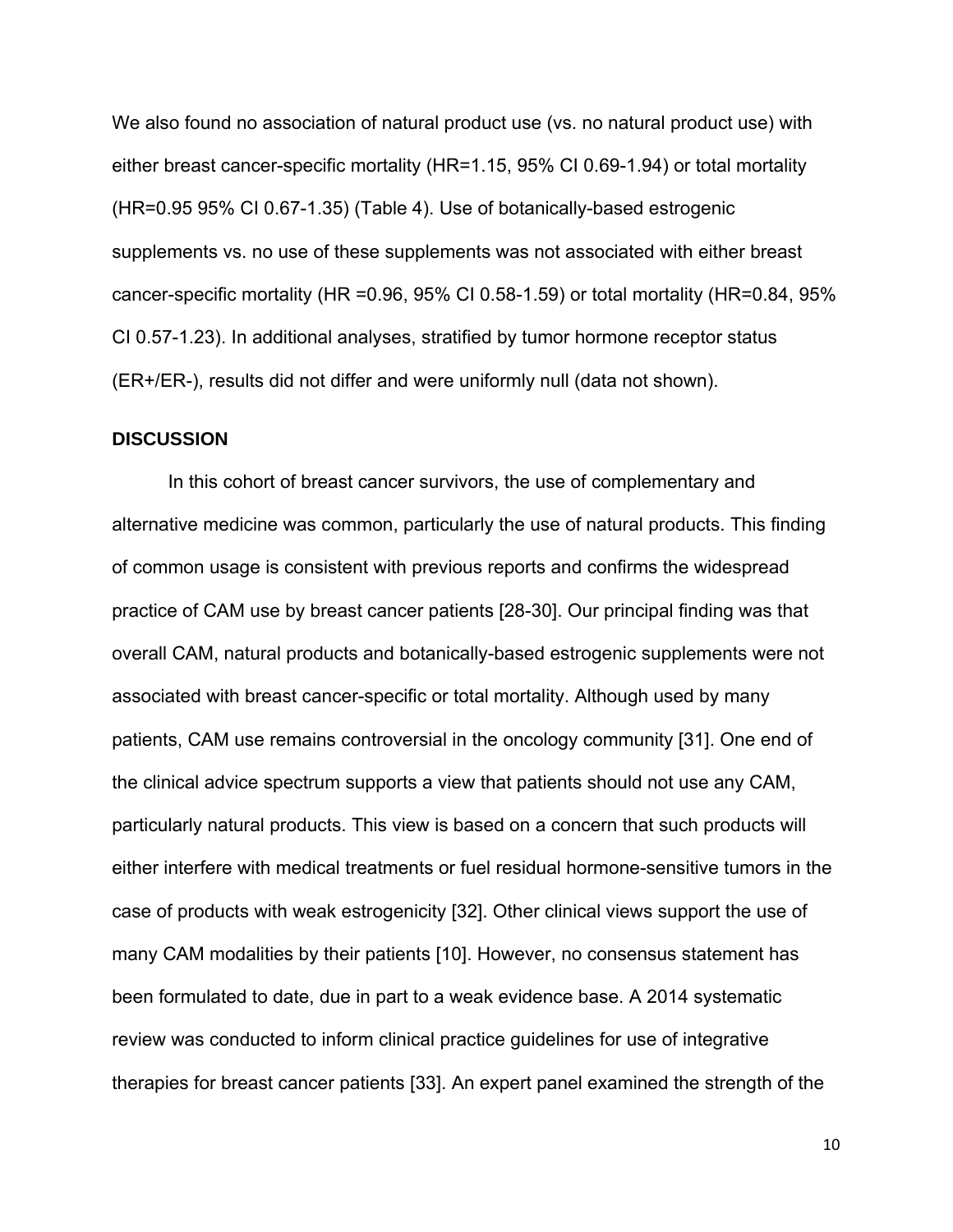evidence base of clinical trials testing various modalities (e.g., natural products, mind body practices) and their efficacy for treatment and management of cancer treatment related symptoms, physical functioning and quality of life. The panel concluded that there was strong evidence (Grade A) that behavioral therapies such as meditation and hypnosis could improve depression, mood and quality of life/physical functioning. Moderate (Grade B) evidence supported the efficacy of yoga, meditation and massage for anxiety, stress reduction, depression/mood and nausea/vomiting. Most other modalities, including the small number of trials testing natural products for prevention or treatment of cancer related symptoms or treatment side effects in breast cancer patients received Grades C or D indicating either very small or no benefit. The expert panel recommended that more clinical trials are needed to test various CAM-type modalities in breast cancer patients in order to better inform patient and practitioner decisions.

 Long-term survival of women with hormone sensitive breast cancer is improved substantially by the use of aromatase inhibitors and tamoxifen [34-36]. It is not known whether estrogenic botanical supplements function in a similar or different manner from these drugs [15,19,37-39]. Based on our previous finding that HEAL participants who used estrogenic supplements had significantly lower concentrations of estrone, estradiol, free estradiol and dehydroepiandrosterone sulfate (DHEAS) compared to participants not using these supplements [19], we anticipated an inverse association of estrogenic supplements with breast cancer-specific and total mortality. However, the findings we reported here were null. One possible explanation for the lack of association with mortality is that we have no data on long-term estrogenic supplement use since we only assessed use at one point in time, and we have limited data on duration of use. It is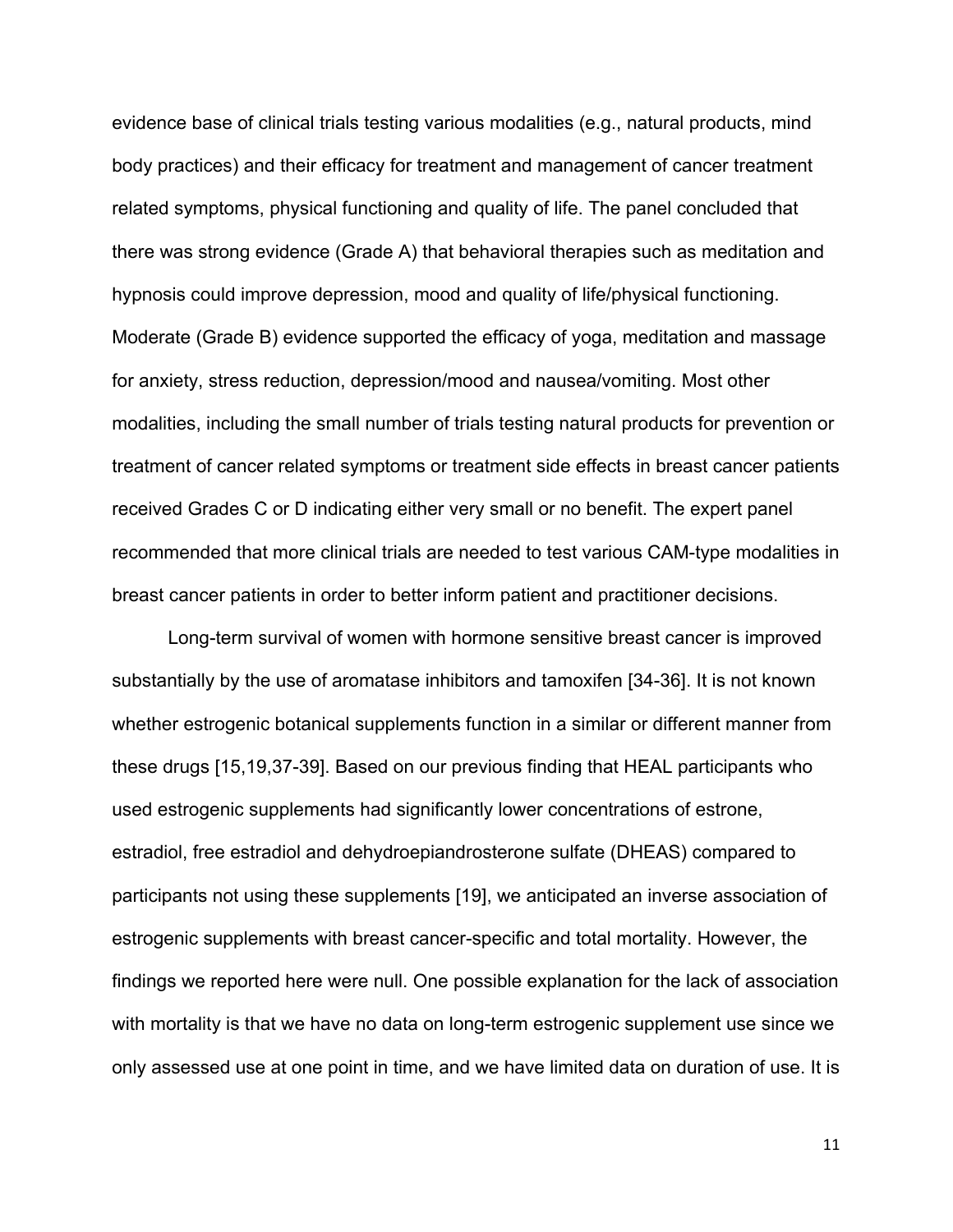possible that participants who reported estrogenic supplement use at the 30-month post-diagnosis assessment may not have maintained use on a long-term basis. As a result, the influence of estrogenic supplements on breast cancer-specific and total mortality may not have been reliably estimated. It is also possible that women with lower concentrations of sex hormones chose to use estrogenic supplements, perhaps because of increased postmenopausal symptoms, such as vasomotor symptoms or poor sleep quality.

The lack of association between estrogenic supplement use and survival may be noteworthy since use of these products is common among breast cancer patients [40,41]. At the same time concern exists in the medical community about whether breast cancer patients should use these botanically based supplements with estrogenic properties [32]. Some recommendations state that breast cancer patients should not consume soy-containing foods or supplements out of concern that the weak estrogenic properties may fuel the growth of residual disease [37-39]. Our results suggest that use of estrogenic supplements neither increases nor decreases risk of breast cancerspecific or total mortality in breast cancer survivors. These findings are consistent with those from two other cohort studies of breast cancer survivors, which reported that soycontaining foods were not harmful to breast cancer patients and may be associated with improved survival [42,43].

While numerous investigations have reported on the prevalence of CAM use by breast cancer patients  $6,9,12,44$  only a few previous studies have examined the association between specific CAM categories, primarily natural product use, and mortality outcomes. The Life After Cancer Epidemiology (LACE) cohort of 2,264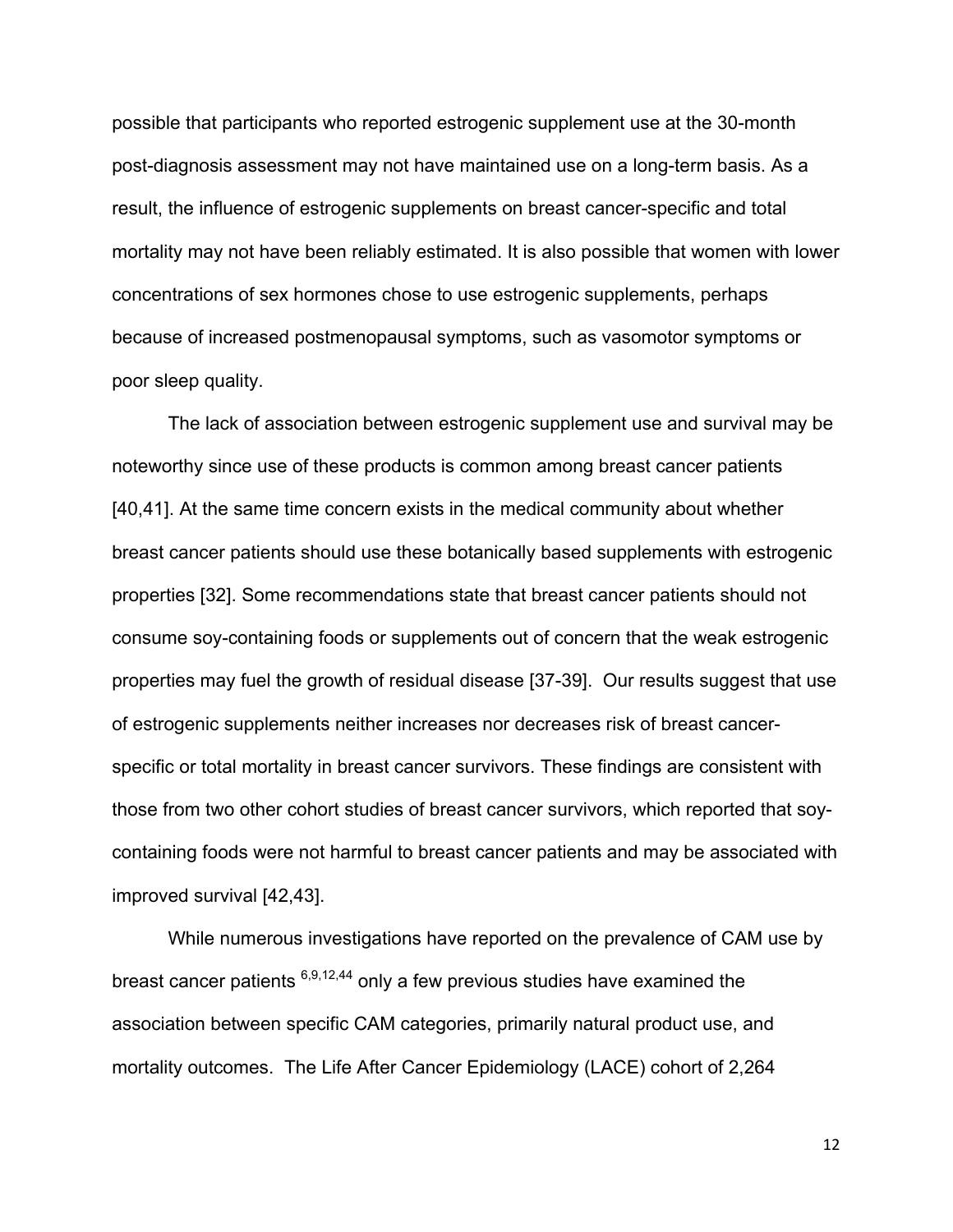patients with early stage breast cancer (stage I-IIIA at diagnosis) examined dietary supplement use and survival [45]. Comprehensive data were collected on average 1.9 years post-diagnosis and included data on antioxidants and other dietary supplements, but use of botanical/herbal preparations or other forms of CAM was not assessed. Use of vitamin E supplements after breast cancer diagnosis among LACE participants was associated with a lower risk of total mortality compared to no use after diagnosis (HR = 0.76, 95% CI 0.58-1.0), whereas use of carotenoid supplements was associated with hazard ratios of 2.07 (95% CI 1.21-3.56) and 1.75 (95% CI 1.13-2.71) for breast cancerspecific and total mortality, respectively [45]. The Shanghai breast cancer survival cohort also assessed antioxidant supplement use in relation to survival among 4877 survivors. Compared to survivors who did not use supplements, those who used antioxidant-containing supplements with vitamin C or vitamin E had a total mortality hazard ratio of 0.82 (95% CI 0.65-1.02) [46]. In a Swedish cohort of 855 breast cancer patients, 58% of patients reported use of over 100 various types of dietary supplements. However, use of these supplements was not associated with survival (HR=0.78, 95% CI 0.44-1.37) [47]. Finally, a small study of 61 patients who used alternative therapies instead of conventional medical treatment had very poor outcomes. Over 96% of these patients who chose to forego standard medical therapy, and instead relied exclusively on CAM experienced disease progression and 51% died after a median follow-up of 54 months [48]. None of these studies, including HEAL, examined whether specific categories of CAM, other than natural products, influenced survival, partly due to low numbers of use for any one particular modality (e.g., Chinese medicine, Ayurveda).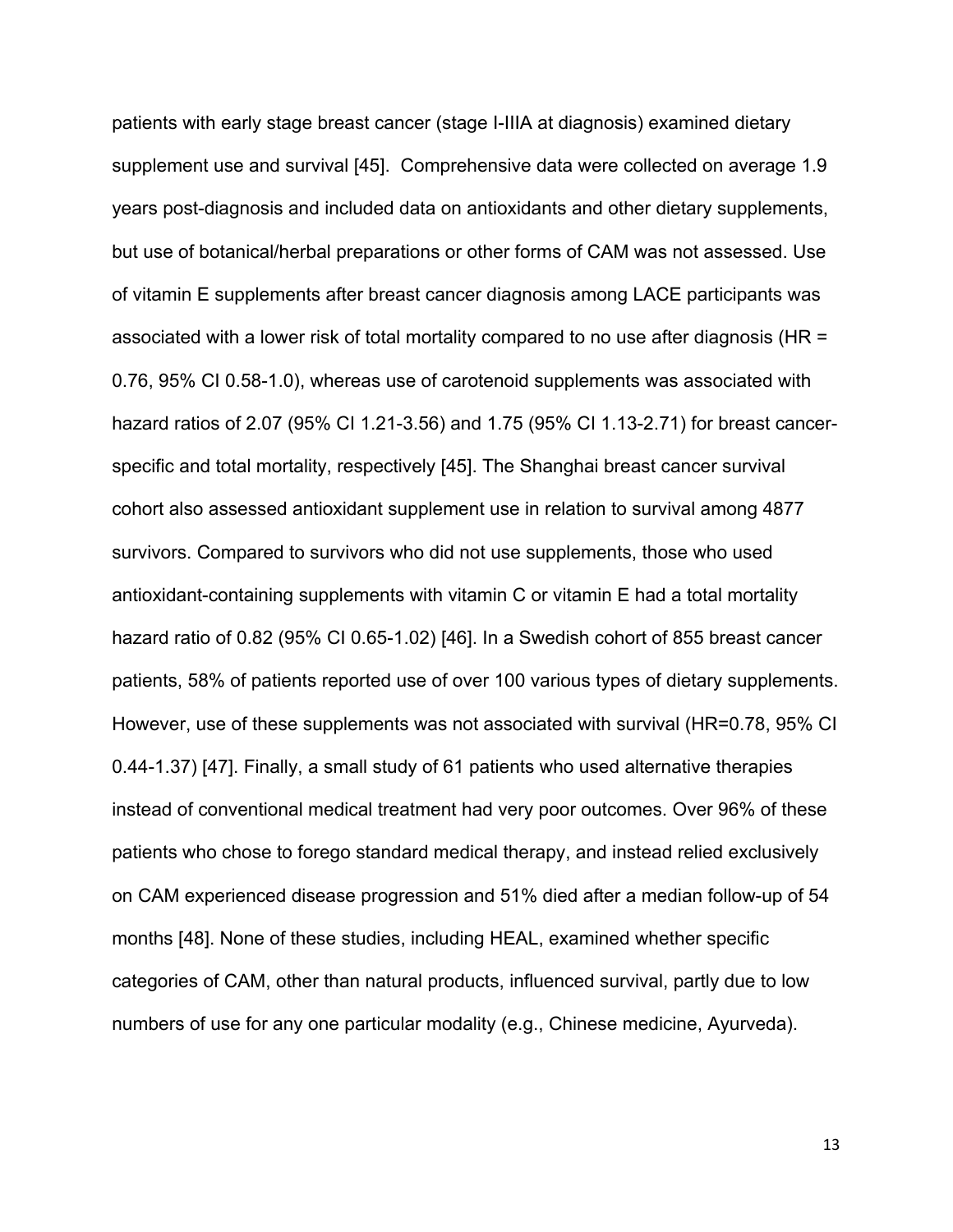This study has several strengths. The HEAL Study was one of the earliest breast cancer survivor cohorts to be established; it has been in place since 1997 and we have tracked vital status through the SEER registries and the National Death Index. Another strength is that HEAL collected comprehensive data on complementary and alternative medicine, including the names of specific natural products and estrogenic supplements whereas many studies have collected these using a binary (yes/no) question to assess "any use" of CAM [6,9] . HEAL also has breast cancer treatment data collected by abstracting medical records in addition to the SEER registry data.

This study also has limitations. While we obtained data on self-reported use of natural products, it is not possible to collect dosage information due to the lack of uniformity in the manner in which these products are formulated in the United States [49]. Further, supplements sold in the U.S. are not governed for consistency of product formulation or dosage consistency. Without certainty about product ingredients it is difficult to determine how they influence outcomes. Another limitation is that we were unable to analyze data for individual supplements, such as black cohosh, because the number of participants taking any one specific supplement was too small. In addition, tumor estrogen receptor status was not available for 11% of participants because either the test was not conducted ( $n=13$ ), the test result was not in medical chart ( $n=34$ ) or the reason the test was missing was unknown (n=25). Sample size for analyses by tumor hormone receptor status was limited. More contemporary classifications such as luminal A, luminal B and basal-like subtypes are not available in HEAL. Finally, HEAL has more extensive and lengthy follow-up than some other cohorts [30,45,46], but the number of breast cancer-specific and total deaths was small and therefore our analyses lack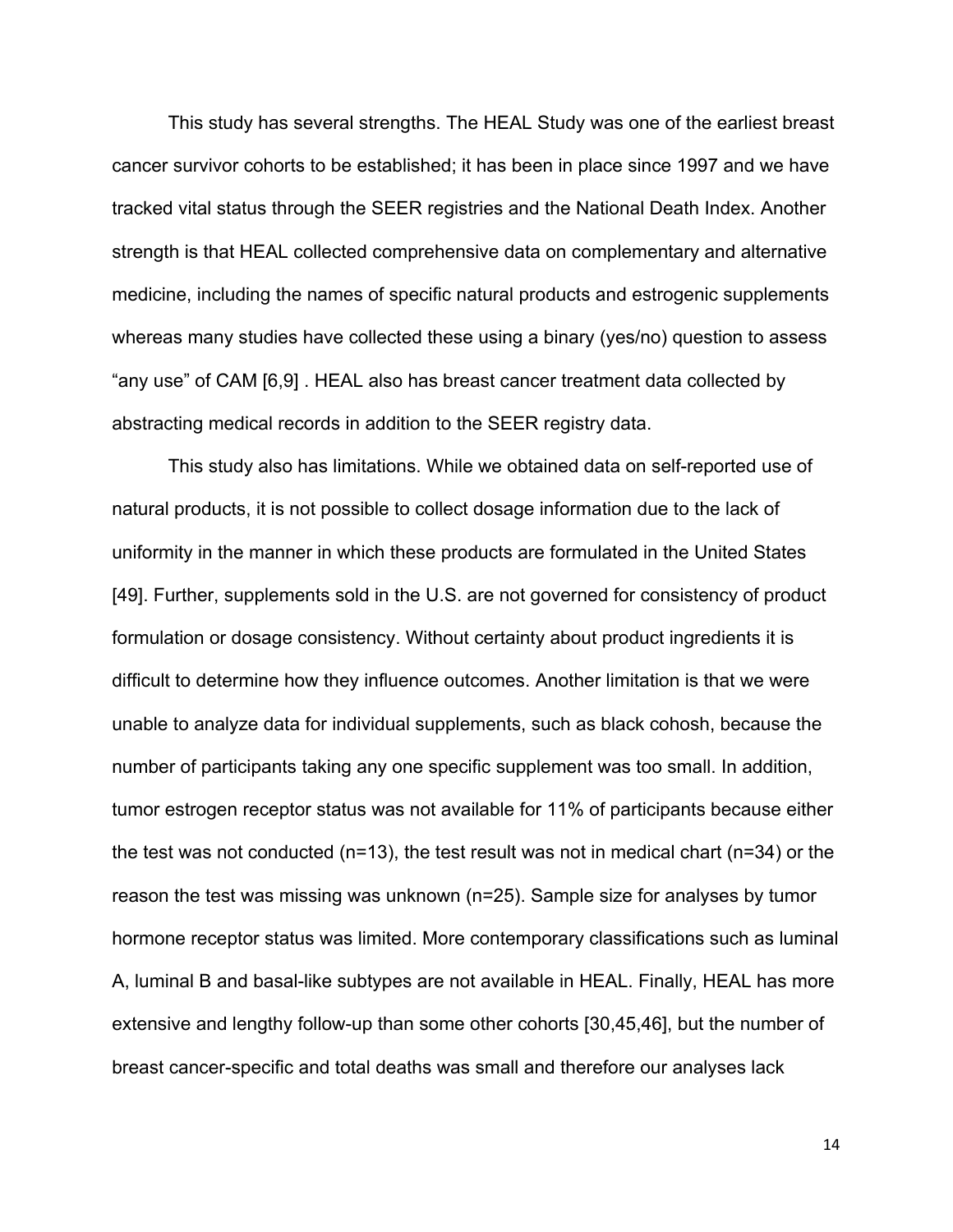statistical power. Our results should therefore be interpreted with caution. Finally, as in all observational studies, residual confounding may have occurred in the HEAL Study as a result of measuring some variables imprecisely or not including an important covariate. Definitive information on effects of CAM on breast cancer survival would require data from placebo-controlled, randomized controlled trials. Outcomes for most trials have been focused on symptoms and side effects of breast cancer treatment such as fatigue, anxiety, sleep, quality of life, physical functioning and various physical symptoms [16,33]. Clinical trials are needed to test the efficacy of and to evaluate the overall risks and benefits of various CAM modalities in relation to breast cancer survival.

 In conclusion, use of complementary and alternative medicine, natural products and botanically-based estrogenic supplements was not associated with risk of breast cancer-specific or total mortality in this cohort of breast cancer survivors. Future research with comprehensive measurements of CAM use including duration and dose (where possible) in larger cohorts of breast cancer patients with data on molecular subtyping of tumors is needed to explore potential relationships between specific supplements or therapies and outcomes, as well as any interactions between CAM use and conventional treatments.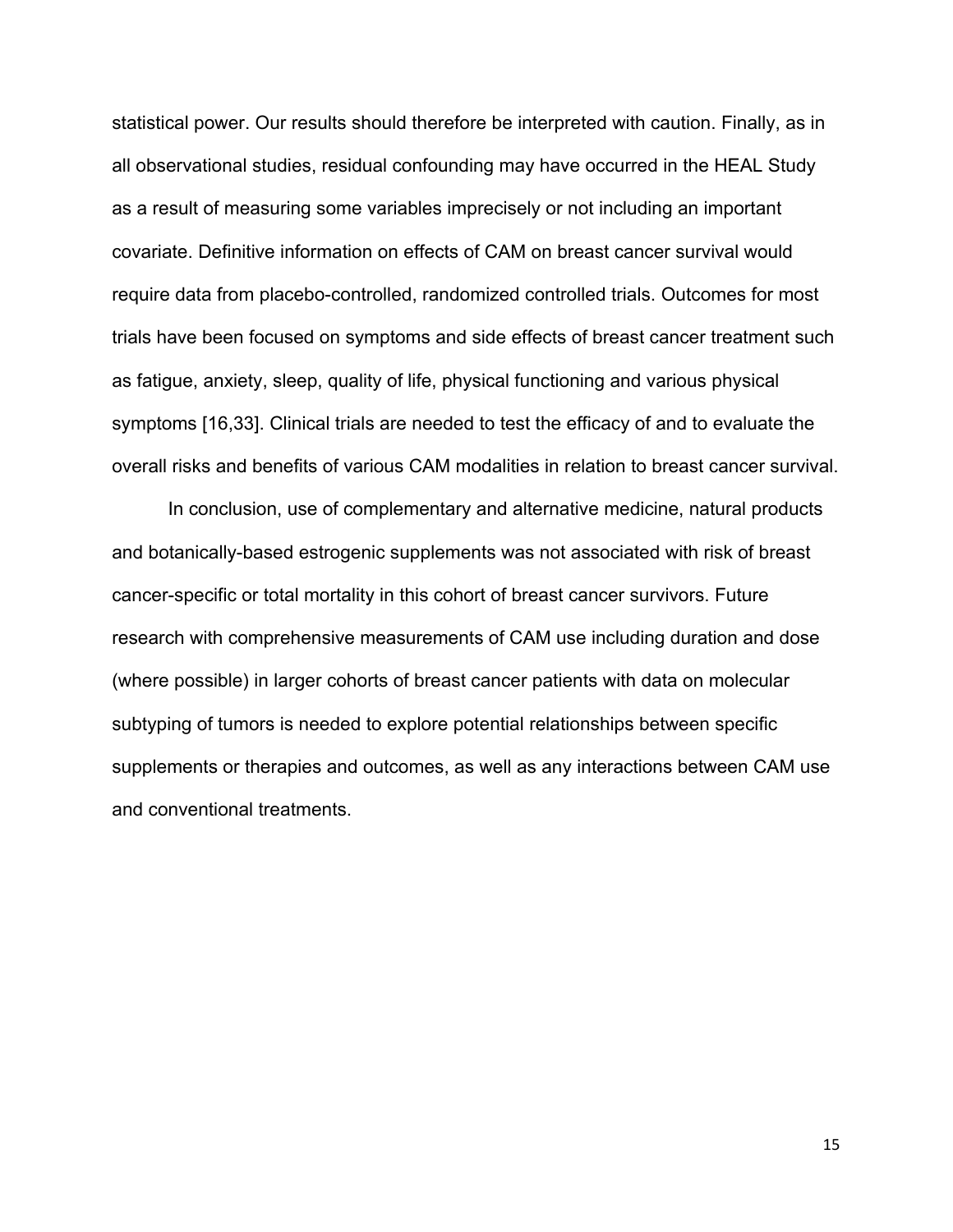|                                    | <b>Mean</b> | <b>SD</b>     |
|------------------------------------|-------------|---------------|
| Age (mean, SD)                     | 57.9        | 10.7          |
| Weekly MET-hours of sport and      | 12.8        | 19.2          |
| recreational activity (mean SD)    |             |               |
|                                    | n           | $\frac{9}{6}$ |
| Body Mass Index $(kg/m^2)^1$       |             |               |
| $<$ 18.5 (n, %)                    | 16          | 2.3           |
| 18.5-24.9                          | 245         | 34.7          |
| 25.0-29.9                          | 198         | 28.0          |
| > 30.0                             | 203         | 28.7          |
| Current smoker                     | 88          | 12.4          |
| Race/Ethnicity                     |             |               |
| Non-Hispanic white                 | 403         | 57.0          |
| Black/African-American             | 199         | 28.2          |
| Hispanic                           | 87          | 12.3          |
| Other $2$                          | 18          | 2.5           |
| Current use of tamoxifen           | 363         | 51.3          |
| SEER stage of disease at diagnosis |             |               |
| Localized                          | 502         | 71.0          |
| Regional                           | 205         | 29.0          |
| Tumor estrogen receptor status     |             |               |
| ER positive                        | 488         | 69.1          |
| ER negative                        | 143         | 20.2          |
| Other/unknown                      | 76          | 10.6          |
| <b>Breast cancer treatments</b>    |             |               |
| Surgery only                       | 172         | 24.3          |
| Surgery + radiation                | 250         | 35.4          |
| Any chemotherapy                   | 285         | 40.3          |

# **Table 1. Characteristics of Breast Cancer Survivors in the Health Eating Activity and Lifestyle (HEAL) Study (n=707)**

 $1$ . n=45 participants are missing BMI values

<sup>2</sup> Includes American Indian (n=5), Asian or Pacific Islander (n=11), unknown or not specified  $(n=2)$ 

Abbreviations: SD, standard deviation; SEER, Surveillance, Epidemiology and End Results; ER, estrogen receptor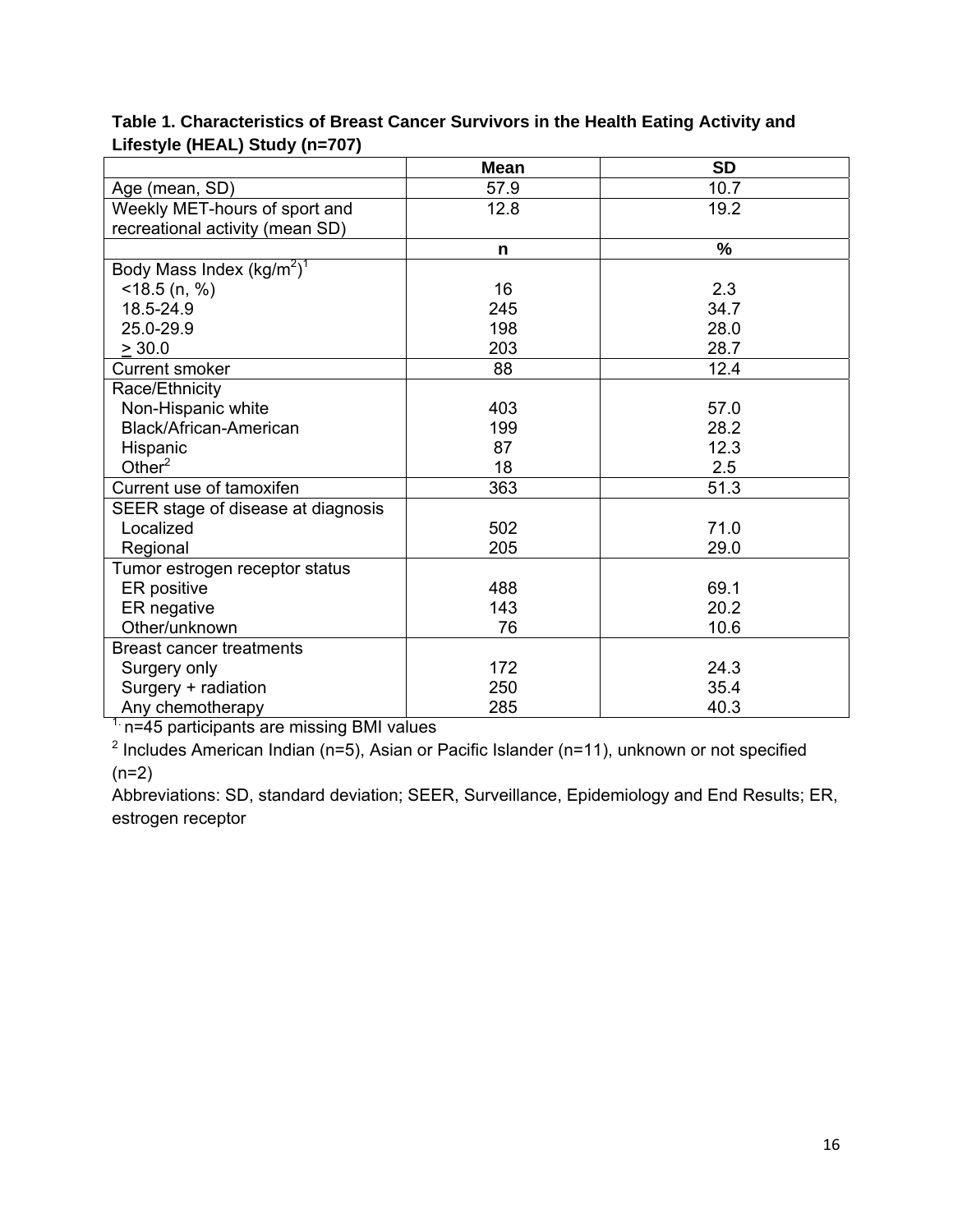# **Table 2. Complementary and Alternative Medicine (CAM) Use by Health, Eating, Activity and Lifestyle (HEAL) Participants<sup>1</sup>**

| Type of Complementary and Alternative              | n   | $\frac{0}{0}$ |
|----------------------------------------------------|-----|---------------|
| Medicine                                           |     |               |
| Any CAM                                            | 426 | 60.2          |
| Mind-Body Medicine <sup>2</sup>                    | 31  | 4.4           |
| Manipulative and Body-based Practices <sup>3</sup> | 192 | 27.2          |
| Alternative Systems <sup>4</sup>                   | 94  | 13.3          |
| Natural Products <sup>5</sup>                      | 363 | 51.3          |
| Estrogenic Supplements <sup>6</sup>                | 294 | 41.6          |

<sup>1</sup>. Groupings based on NIH's National Center for Complementary and Alternative Medicine (NCAAM) classifications (see methods section for details)

<sup>2</sup> Examples include meditation, yoga, guided imagery, qi gong

<sup>3</sup>. Examples include spinal manipulation, massage therapy, chiropractic medicine

<sup>4</sup> Examples include Chinese medicine, Reiki and Ayurveda<sup>5</sup> Dietary supplements of vitamins, minerals, herbals and botanicals

5. Dietary supplements of vitamins, minerals, herbals and botanicals 6. Estrogenic supplements are a subset of the category natural products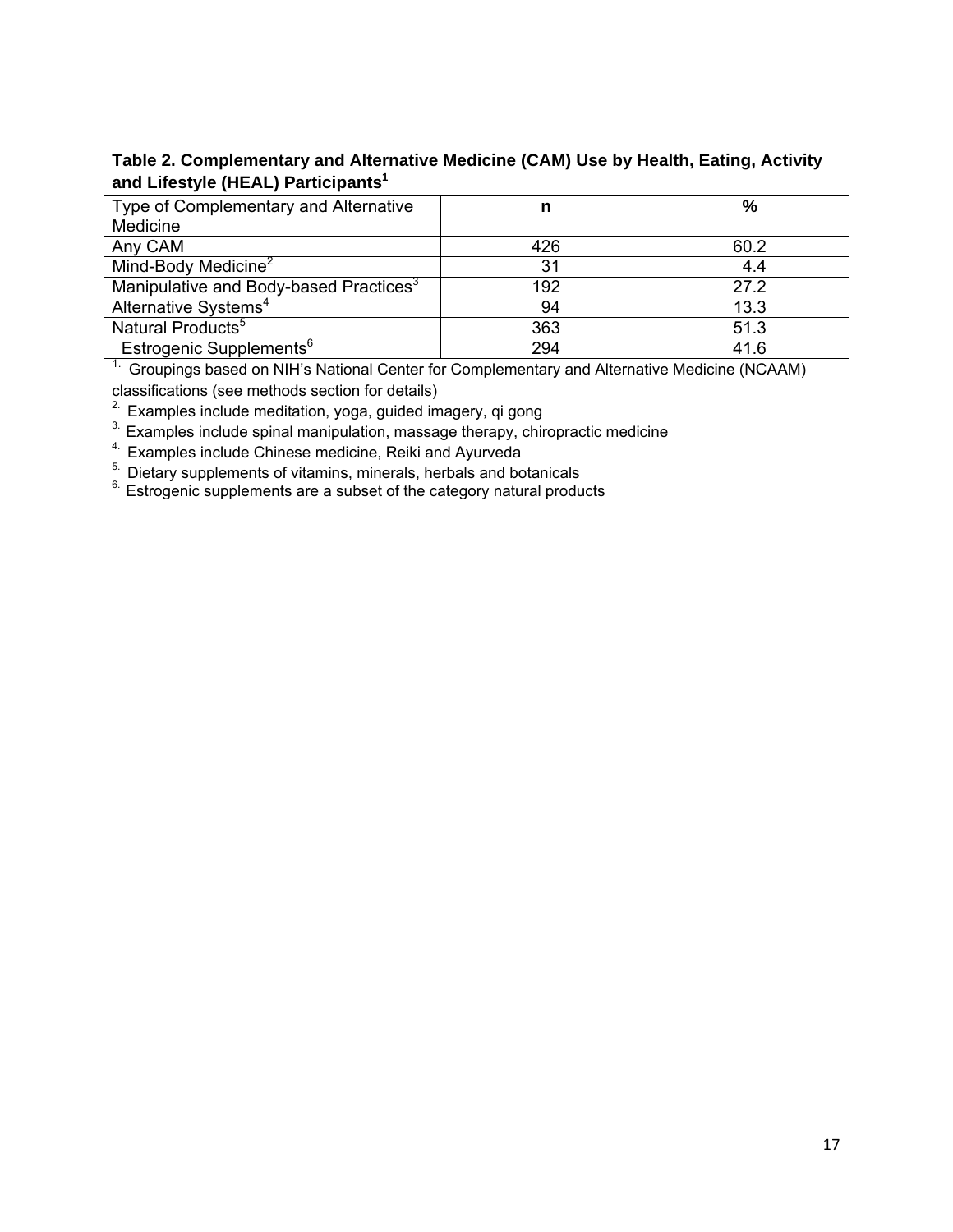**Table 3. Associations of use of complementary and alternative medicine with risk of breast cancer-specific mortality and total mortality in breast cancer survivors** 

| Use of any complementary or alternative<br>medicine                                           |                  |           |               |  |
|-----------------------------------------------------------------------------------------------|------------------|-----------|---------------|--|
| <b>Outcomes</b>                                                                               | No. of<br>deaths | <b>HR</b> | 95% CI        |  |
| <b>Breast cancer specific mortality</b>                                                       |                  |           |               |  |
| Unadjusted                                                                                    | 70               | 0.80      | $0.50 - 1.28$ |  |
| Multivariable <sup>1</sup>                                                                    | 70               | 1.04      | $0.61 - 1.76$ |  |
| <b>Total mortality</b>                                                                        |                  |           |               |  |
| Unadjusted                                                                                    | 149              | 0.70      | $0.50 - 0.96$ |  |
| Multivariable <sup>1</sup>                                                                    | 149              | 0.91      | $0.63 - 1.29$ |  |
| . Adjusted for race/ethnicity, BMI, stage of disease, breast cancer treatment, tamoxifen use, |                  |           |               |  |

Charlson co-morbidity score, weekly MET-hours of physical activity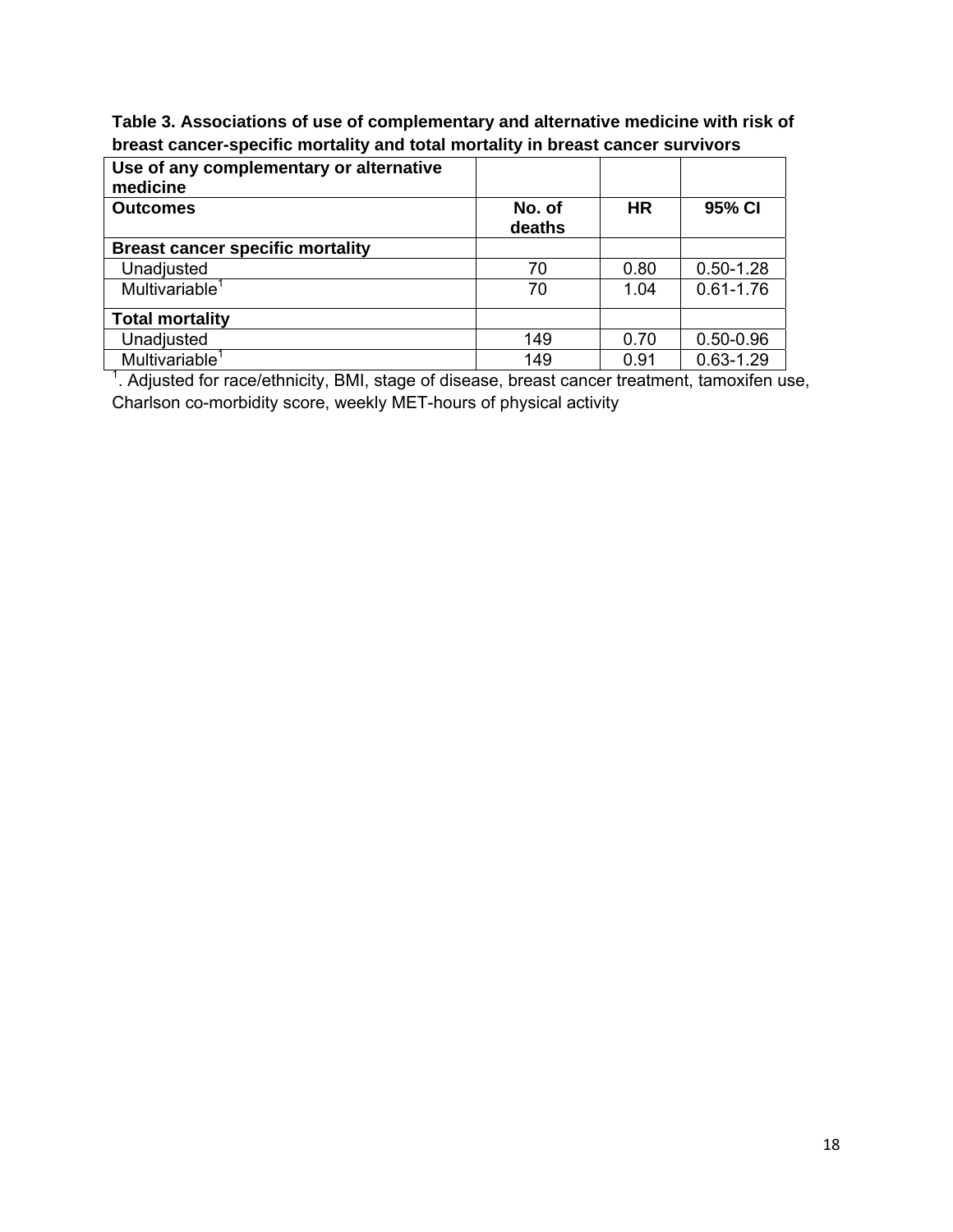| <b>Use of Natural Products</b>          |               |           |               |
|-----------------------------------------|---------------|-----------|---------------|
| Outcomes                                | No. of deaths | <b>HR</b> | 95% CI        |
| <b>Breast cancer-specific mortality</b> |               |           |               |
| Unadjusted                              | 70            | 0.88      | $0.55 - 1.41$ |
| Multivariable <sup>1</sup>              | 70            | 1.15      | 0.69-1.94     |
| <b>Total mortality</b>                  |               |           |               |
| Unadjusted                              | 149           | 0.73      | $0.53 - 1.02$ |
| Multivariable <sup>1</sup>              | 149           | 0.95      | $0.67 - 1.35$ |
|                                         |               |           |               |
| <b>Use of Estrogenic Supplements</b>    |               |           |               |
| <b>Breast cancer-specific mortality</b> |               |           |               |
| Unadjusted                              | 70            | 0.87      | $0.53 - 1.41$ |
| Multivariable <sup>1</sup>              | 70            | 0.96      | $0.58 - 1.59$ |
| <b>Total mortality</b>                  |               |           |               |
| Unadjusted                              | 149           | 0.69      | $0.48 - 1.00$ |
| Multivariable <sup>1</sup>              | 149           | 0.84      | $0.57 - 1.23$ |

**Table 4. Associations of use of natural products with risk of breast cancer-specific mortality and total mortality in breast cancer survivors** 

 Multivariable1 149 0.84 0.57-1.23 1 . Adjusted for race/ethnicity, BMI, stage of disease, breast cancer treatment, tamoxifen use, Charlson co-morbidity score, weekly MET-hours of sport and recreational physical activity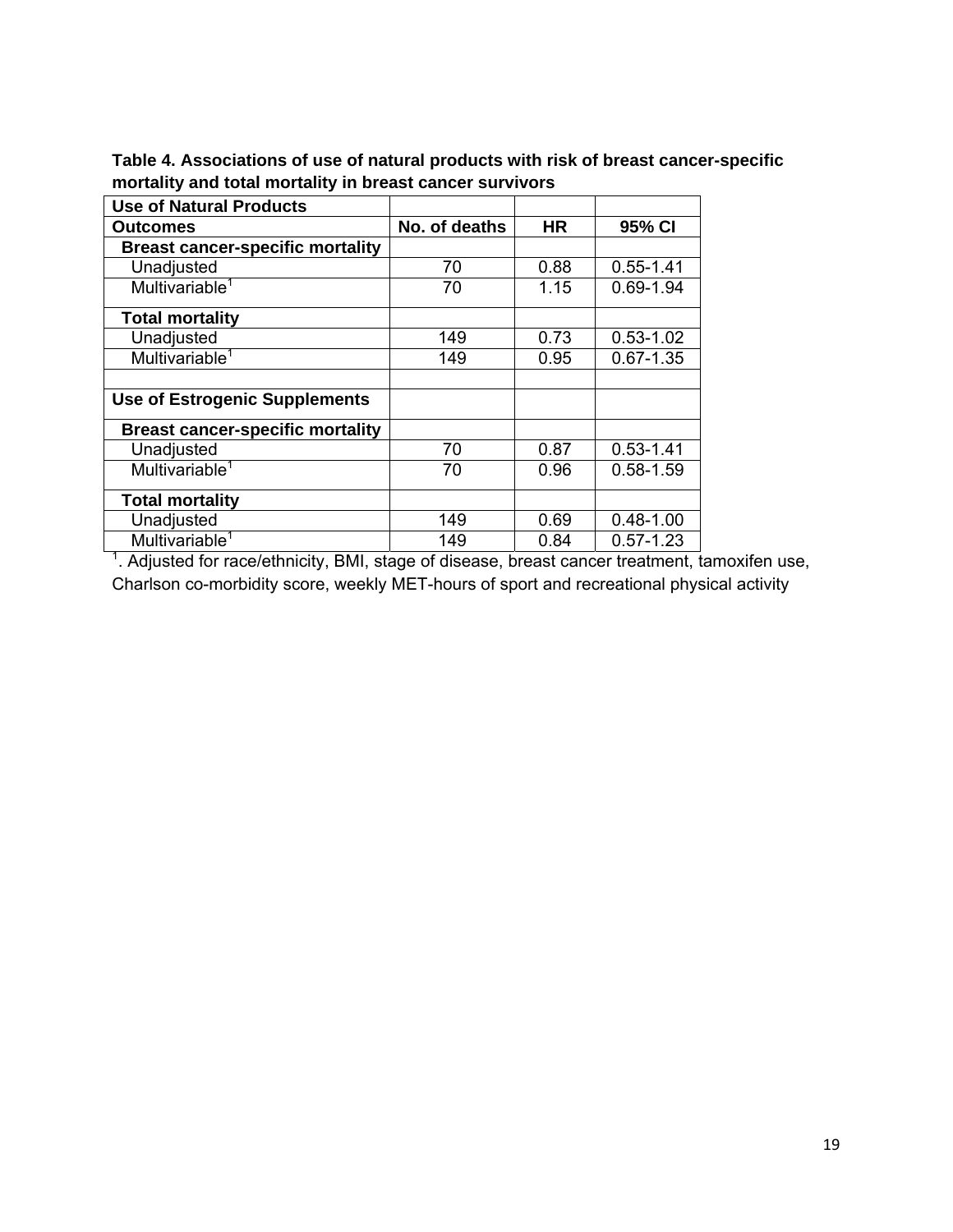## **Funding**

The HEAL study was funded by National Cancer Institute (N01-CN-75036-20), N01-CN-05228, N01-PC-67010, National Institutes of Health M01-RR-00037), University of New Mexico NCRR M01-RR-0997, California Department of Health Services 050Q-8709-S1528.

## **Compliance with ethical standards**

The HEAL study complied with all federal regulations for human subjects research. All participating institutions have approved and on-going IRB files and all participants signed written informed consent.

## **Conflict of interest statement**

The authors declare that they have no conflict of interest.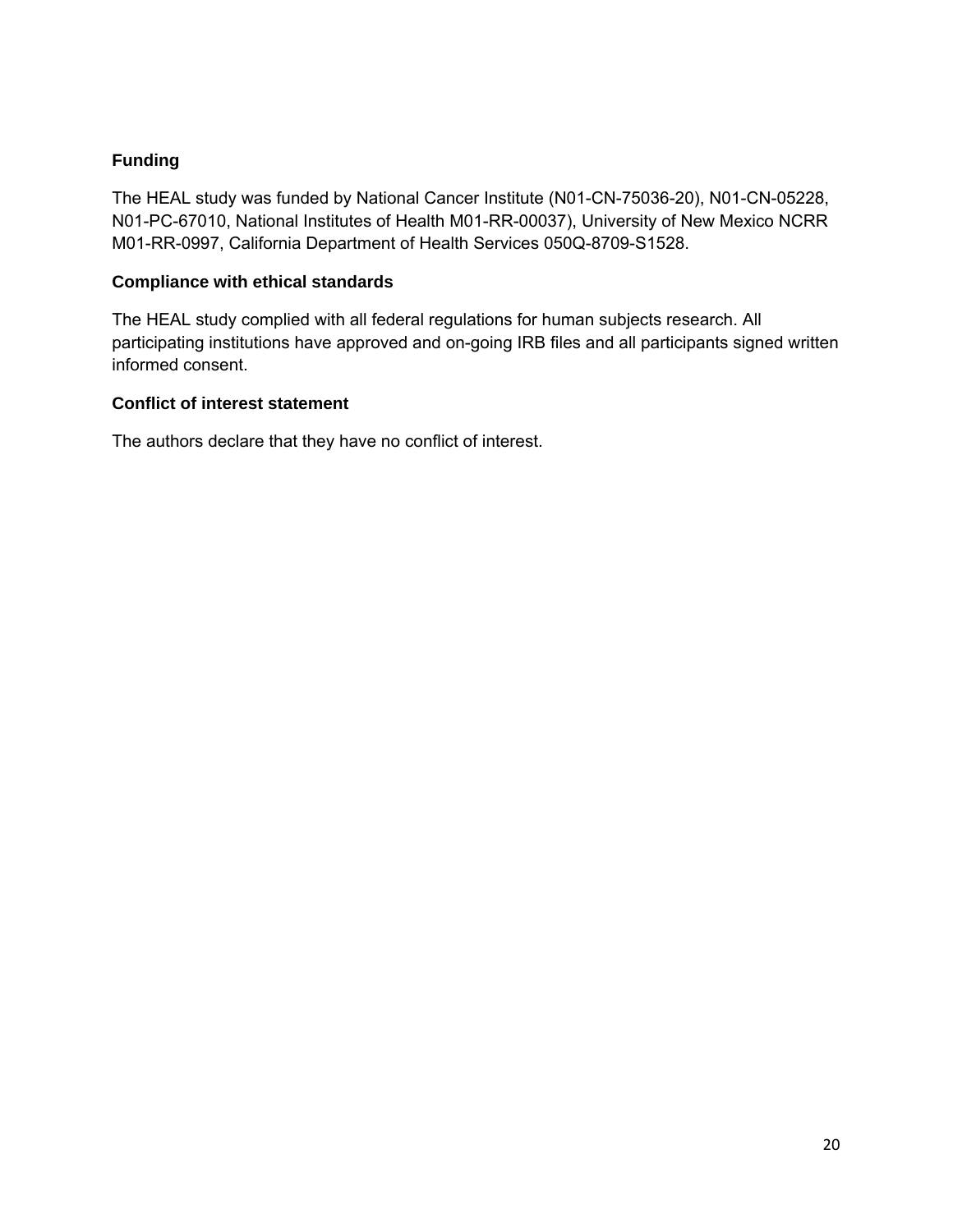# **References**

- 1. Siegel RL, Miller KD, Jemal A. Cancer statistics, 2015. *CA Cancer J. Clin.* 2015;65(1):5‐29.
- 2. Demark-Wahnefried W, Clipp EC, Lipkus IM, et al. Main outcomes of the FRESH START trial: a sequentially tailored, diet and exercise mailed print intervention among breast and prostate cancer survivors. *J. Clin. Oncol.* 2007;25(19):2709‐2718.
- 3. Patterson RE, Neuhouser ML, Hedderson MM, Schwartz SM, Standish LJ, Bowen DJ. Changes in diet, physical activity, and supplement use among adults diagnosed with cancer. *J. Am. Diet. Assoc.* 2003;103(3):323‐328.
- 4. Adams RN, Mosher CE, Blair CK, Snyder DC, Sloane R, Demark‐Wahnefried W. Cancer survivors' uptake and adherence in diet and exercise intervention trials: an integrative data analysis. *Cancer.* 2015;121(1):77‐83.
- 5. Demark-Wahnefried W, Rogers LQ, Alfano CM, et al. Practical clinical interventions for diet, physical activity, and weight control in cancer survivors. *CA Cancer J. Clin.* 2015;65(3):167‐189.
- 6. Burstein HJ, Gelber S, Guadagnoli E, Weeks JC. Use of alternative medicine by women with early‐ stage breast cancer. *N. Engl. J. Med.* 1999;340(22):1733‐1739.
- 7. Eisenberg DM, Davis RB, Ettner SL, et al. Trends in alternative medicine use in the United States, 1990‐1997: results of a follow‐up national survey. *JAMA.* 1998;280(18):1569‐1575.
- 8. Mao JJ, Palmer SC, Straton JB, et al. Cancer survivors with unmet needs were more likely to use complementary and alternative medicine. *J. Cancer Surviv.* 2008;2(2):116‐124.
- 9. Matthews AK, Sellergren SA, Huo D, List M, Fleming G. Complementary and alternative medicine use among breast cancer survivors. *J. Altern. Complement. Med.* 2007;13(5):555‐562.
- 10. Wanchai A, Armer JM, Stewart BR. Complementary and alternative medicine use among women with breast cancer: a systematic review. *Clin. J. Oncol. Nurs.* 2010;14(4):E45‐55.
- 11. Hedderson MM, Patterson RE, Neuhouser ML, et al. Sex differences in motives for use of complementary and alternative medicine among cancer patients. *Altern. Ther. Health Med.* 2004;10(5):58‐64.
- 12. Patterson RE, Neuhouser ML, Hedderson MM, et al. Types of alternative medicine used by patients with breast, colon, or prostate cancer: predictors, motives, and costs. *J. Altern. Complement. Med.* 2002;8(4):477‐485.
- 13. McLay JS, Stewart D, George J, Rore C, Heys SD. Complementary and alternative medicines use by Scottish women with breast cancer. What, why and the potential for drug interactions? *Eur. J. Clin. Pharmacol.* 2012;68(5):811‐819.
- 14. Pedersen CG, Christensen S, Jensen AB, Zachariae R. Prevalence, socio‐demographic and clinical predictors of post‐diagnostic utilisation of different types of complementary and alternative medicine (CAM) in a nationwide cohort of Danish women treated for primary breast cancer. *Eur. J. Cancer.* 2009;45(18):3172‐3181.
- 15. Rebbeck TR, Troxel AB, Norman S, et al. A retrospective case‐control study of the use of hormone‐related supplements and association with breast cancer. *Int. J. Cancer.* 2007;120(7):1523‐1528.
- 16. Newton KM, Reed SD, LaCroix AZ, Grothaus LC, Ehrlich K, Guiltinan J. Treatment of vasomotor symptoms of menopause with black cohosh, multibotanicals, soy, hormone therapy, or placebo: a randomized trial. *Ann. Intern. Med.* 2006;145(12):869‐879.
- 17. McTiernan A, Rajan KB, Tworoger SS, et al. Adiposity and sex hormones in postmenopausal breast cancer survivors. *J. Clin. Oncol.* 2003;21(10):1961‐1966.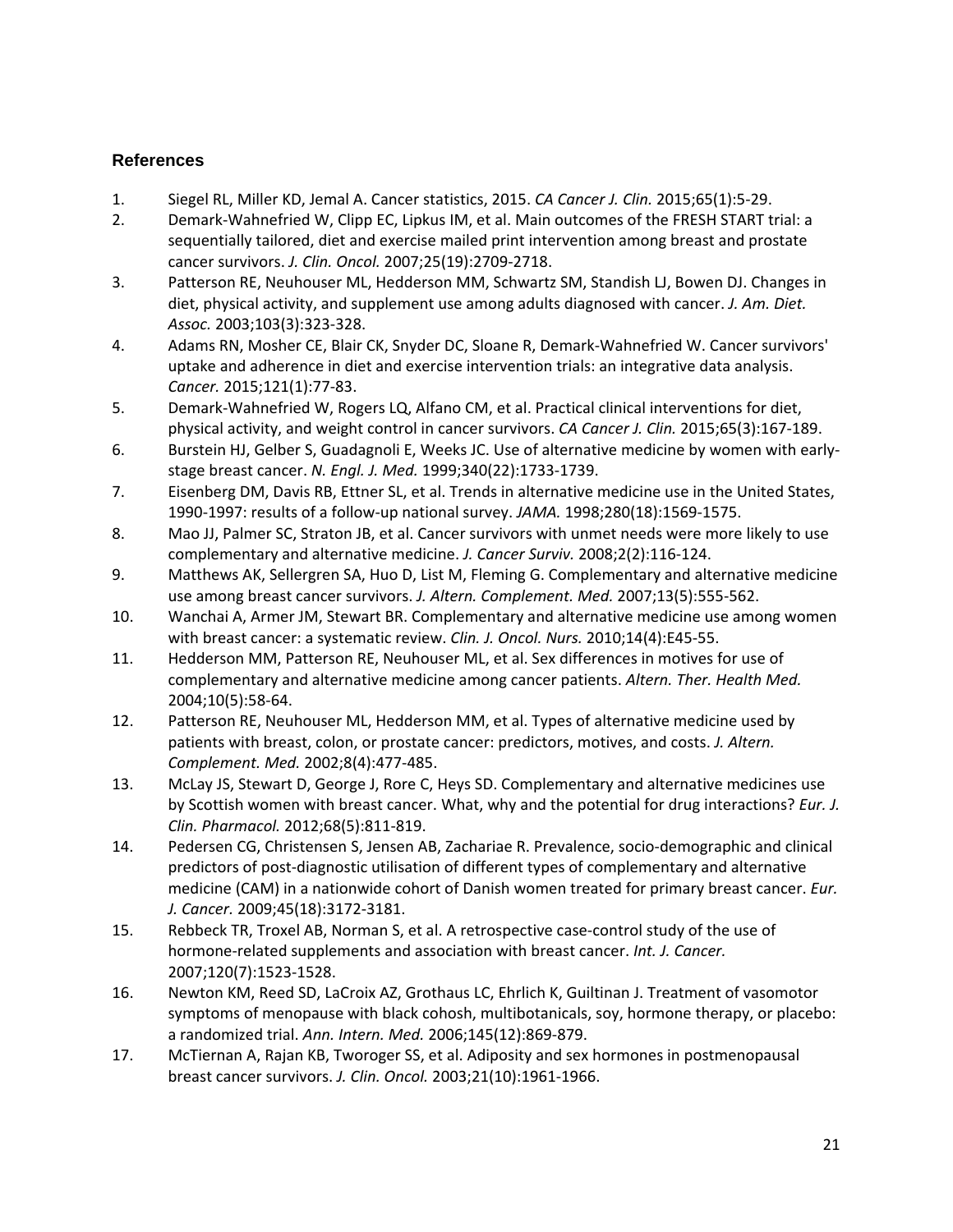- 18. Ernster VL, Barclay J, Kerlikowske K, Wilkie H, Ballard‐Barbash R. Mortality among women with ductal carcinoma in situ of the breast in the population‐based surveillance, epidemiology and end results program. *Arch. Intern. Med.* 2000;160(7):953‐958.
- 19. Wayne SJ, Neuhouser ML, Koprowski C, et al. Breast cancer survivors who use estrogenic botanical supplements have lower serum estrogen levels than non users. *Breast Cancer Res. Treat.* 2009;117(1):111‐119.
- 20. Ma H, Sullivan-Halley J, Smith AW, et al. Estrogenic botanical supplements, health-related quality of life, fatigue, and hormone‐related symptoms in breast cancer survivors: a HEAL study report. *BMC Complement. Altern. Med.* 2011;11:109.
- 21. *Physician's Desk Reference for Herbal Products.* 4th ed. Montvale: Thompson Healthcare; 2007.
- 22. Cassileth BR LC. *Herb‐drug interactions in oncology.* New York: BC Decker Inc.; 2003.
- 23. Jellen JM GP, et al. Natural medicine comprehensive database. 2007; www.naturaldatabase.com.
- 24. Harlan LC, Klabunde CN, Ambs AH, et al. Comorbidities, therapy, and newly diagnosed conditions for women with early stage breast cancer. *J. Cancer Surviv.* 2009;3(2):89‐98.
- 25. Villasenor A, Ballard-Barbash R, Baumgartner K, et al. Prevalence and prognostic effect of sarcopenia in breast cancer survivors: the HEAL Study. *J. Cancer Surviv.* 2012;6(4):398‐406.
- 26. George SM, Irwin ML, Smith AW, et al. Postdiagnosis diet quality, the combination of diet quality and recreational physical activity, and prognosis after early‐stage breast cancer. *Cancer Causes Control.* 2011;22(4):589‐598.
- 27. Charlson ME, Pompei P, Ales KL, MacKenzie CR. A new method of classifying prognostic comorbidity in longitudinal studies: development and validation. *J. Chronic Dis.* 1987;40(5):373‐ 383.
- 28. Greenlee H, Kwan ML, Ergas IJ, et al. Changes in vitamin and mineral supplement use after breast cancer diagnosis in the Pathways Study: a prospective cohort study. *BMC Cancer.* 2014;14:382.
- 29. John GM, Hershman DL, Falci L, Shi Z, Tsai WY, Greenlee H. Complementary and alternative medicine use among US cancer survivors. *J. Cancer Surviv.* 2016.
- 30. Greenlee H, Kwan ML, Ergas IJ, et al. Complementary and alternative therapy use before and after breast cancer diagnosis: the Pathways Study. *Breast Cancer Res. Treat.* 2009;117(3):653‐ 665.
- 31. Wyatt G, Sikorskii A, Rahbar MH, Victorson D, Adams L. Intervention fidelity: aspects of complementary and alternative medicine research. *Cancer Nurs.* 2010;33(5):331‐342.
- 32. Roberts H. Safety of herbal medicinal products in women with breast cancer. *Maturitas.* 2010;66(4):363‐369.
- 33. Greenlee H, Balneaves LG, Carlson LE, et al. Clinical practice guidelines on the use of integrative therapies as supportive care in patients treated for breast cancer. *J. Natl. Cancer Inst. Monogr.* 2014;2014(50):346‐358.
- 34. Vogel VG, Costantino JP, Wickerham DL, et al. Effects of tamoxifen vs raloxifene on the risk of developing invasive breast cancer and other disease outcomes: the NSABP Study of Tamoxifen and Raloxifene (STAR) P‐2 trial. *JAMA.* 2006;295(23):2727‐2741.
- 35. Burstein HJ, Temin S, Anderson H, et al. Adjuvant endocrine therapy for women with hormone receptor‐positive breast cancer: american society of clinical oncology clinical practice guideline focused update. *J. Clin. Oncol.* 2014;32(21):2255‐2269.
- 36. Chirgwin JH, Giobbie‐Hurder A, Coates AS, et al. Treatment Adherence and Its Impact on Disease‐Free Survival in the Breast International Group 1‐98 Trial of Tamoxifen and Letrozole, Alone and in Sequence. *J. Clin. Oncol.* 2016.